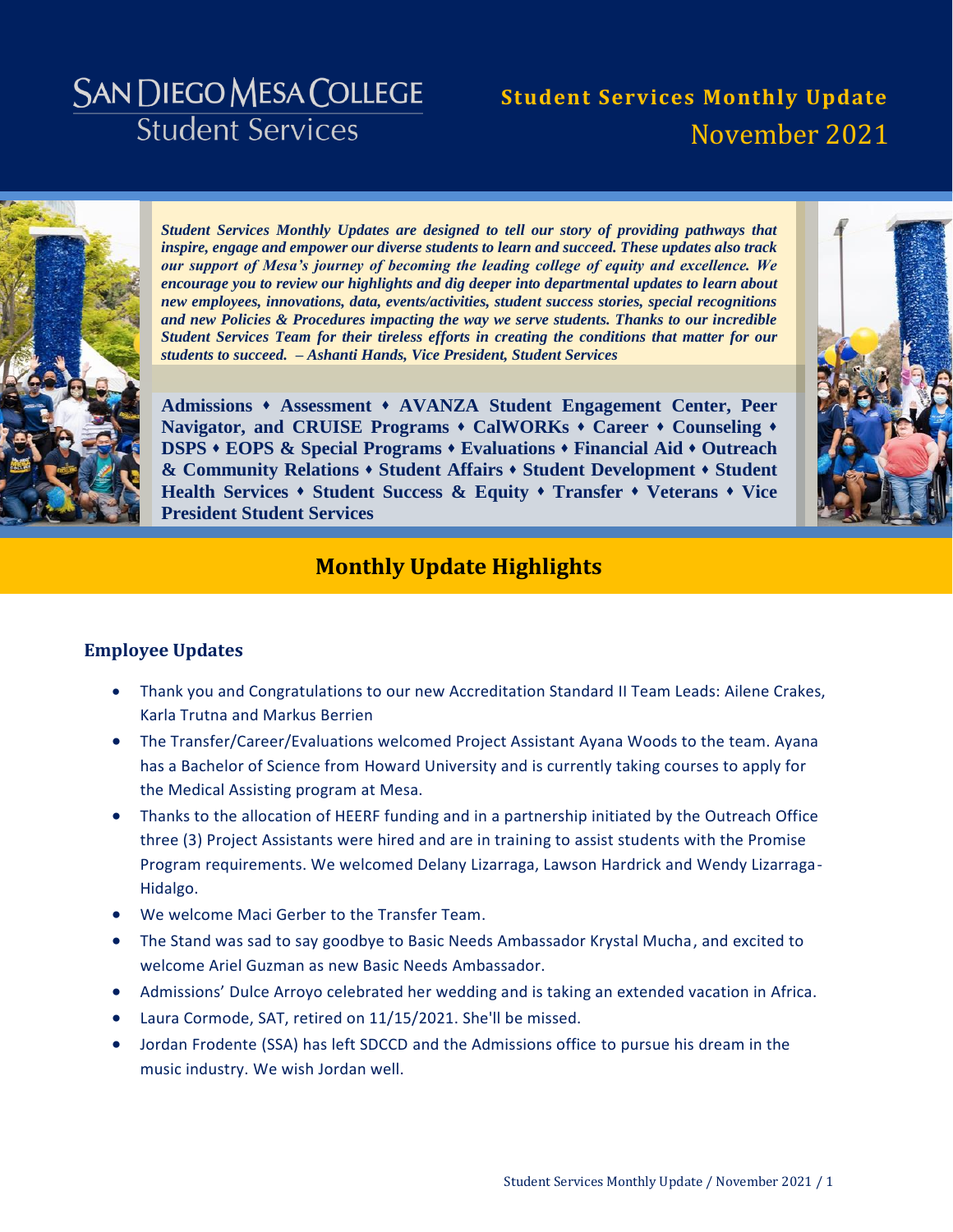## **Events & Activities**

- DSPS presented two workshops on Ableism as part of the Reflect, Restore & Unite Week and at the joint school meeting
- The Borderless Scholars Team held a Financial Aid CA Dream Act Application Workshop. The Financial aid workshop was tailored to current and prospective Undocumented Students. The workshop was presented by our Borderless Scholars counselor Clemente Ayala.
- The San Diego Mesa College 2022 Commencement Ceremony is planned to be held on campus this year.
- Outreach Staff, Karla Trutna, Joel Vera Gonzalez, and Daniela Castellanos took part in the first of a series of Mesa Information Nights/Mesa Noches de Información during the "EXPO 2021 PFLC Tijuana."
- Reflect, Restore, & Unite Week was presented by Student Affairs from November 1st to November 5th and designed to explore and expand upon the concepts of Restorative Justice in order to reflect, restore, and unite as a community. Events incorporated themes related to arts and media, social justice education, and interpersonal connection through the Black Student Forum, the Restoration and Inspiration Gallery Art Project, and the Mesa Reads Book Club.
- Hunger & Homelessness Awareness Week: Mesa College Student Affairs, in collaboration with the Basic Needs Resource Center & Student Health Services, coordinated a week of events from November 15th through November 19th in honor of Hunger & Homelessness Awareness Week! This week of events provided opportunities to get a seasonal flu shot, pick up a free prepackaged meal for Thanksgiving, or join us for an afternoon tour of the San Diego Rescue Mission! There will also be opportunities to connect with the campus community through the Warm & Fuzzy gift package distribution and hygiene donation drive.
- Thanksgiving Meal Giveaway: Through a partnership with San Diego Mesa College Associated Students, San Diego Mesa Culinary Department, and The Stand: Basic Needs Resource Center, Student Affairs once again coordinated the now-traditional Associated Students Thanksgiving Meal Giveaway on Thursday, November 18<sup>th</sup> where we provided 300 individually-packaged Thanksgiving meals (made by Mesa Culinary) and more than \$5000 worth of grocery cards (provided by The Stand) free of charge to Mesa College students.
- CalWORKs provided a \$50 gas card to all CalWORKs students who participated in the Thanksgiving Meal Giveaway.
- Homecoming: Members of the Mesa College Associated Students encouraged and cheered Mesa Athletes with a festive environment by decorating the stands and handing out commemorative t-shirts to students who attended the game.
- The Dean of Student Development collaborated with Veterans Services team on the November 10th Campus Community Forum in honor of Veterans Week.
- Student Health Services invited Janel King, LMFT Chief Executive Officer & Co-founder of Urban Restoration Counseling Center to present about Managing Life and Many Challenges workshop in collaboration with Student Affairs Right & Responsibilities Week. Janel spoke to students and participants on the importance of taking care of their own mental health and practicing selfcare.
- Veteran Services had a week-long of events celebrating student veterans at Mesa.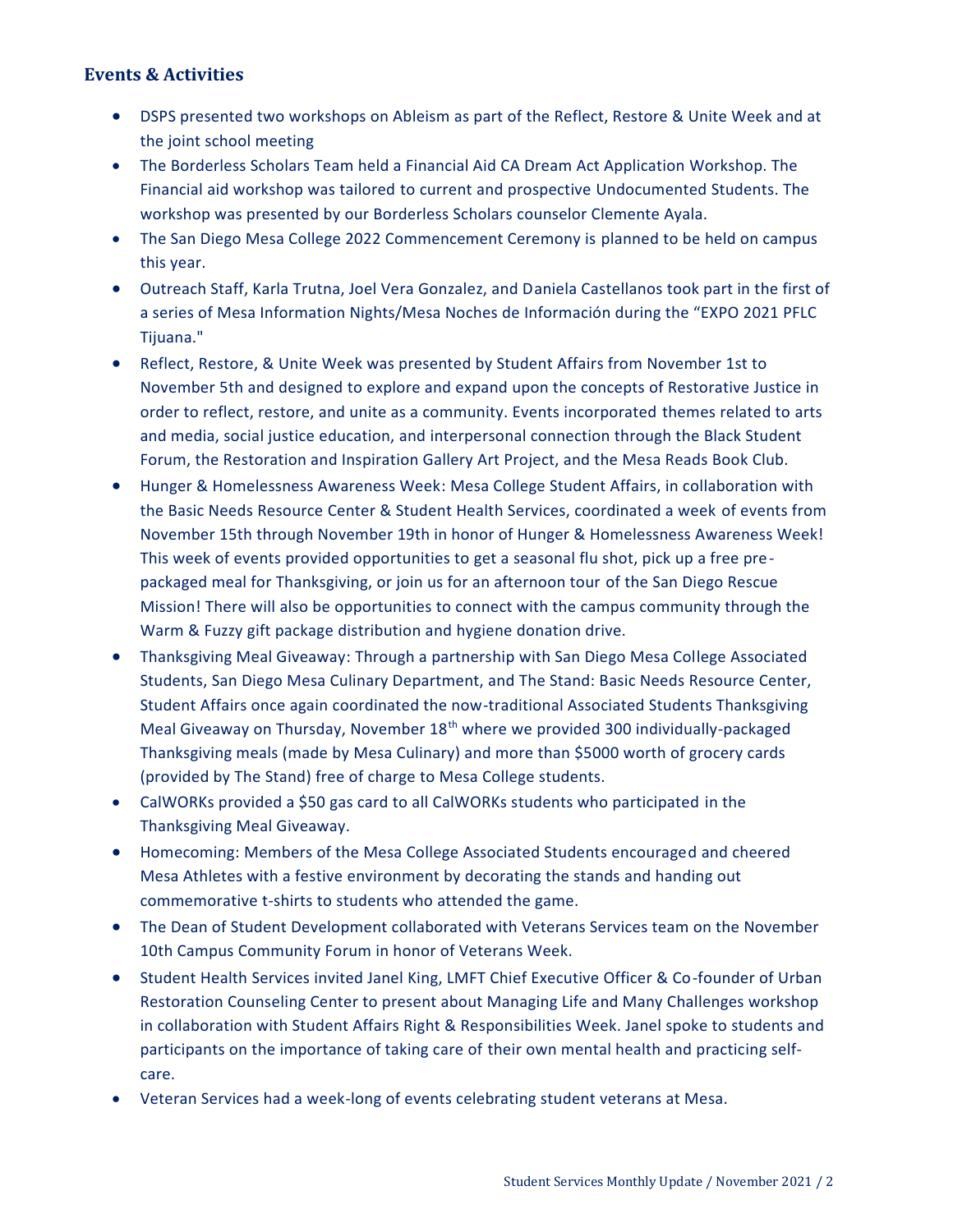### **Innovations & Data**

- The Assessment Office saw an increase in Live Chat this month as registration for the spring semester opened.
- The 2022 Winter and Saturday CRUISE will be held via Zoom. Data from Summer CRUISE revealed an interest to continue with an online session.
- CalWORKs has proactively reached out to current students who have not enrolled in Spring 2022 classes, support them find classes based on major and assist them with resources (e.g., food insecurity, housing, and legal services).
- As of 11/19/2021, students receiving financial aid received \$857,755 in direct funds to the students.
- In partnership with Student Services, the college and district awarded \$46,000 in Vaccination Incentive Grants and \$1,350,000 in HEERF Emergency Relief Grants. Additional campaigns will take place throughout the semester.
- Mesa Live Chat is now on our [Mesa home](https://www.sdmesa.edu/) page! This will allow students to quickly find this service and connect with Mesa personnel member. We have already seen our usage almost double!
- Two new tech tools have been added to the Student Services building (PaperCut Print station and KIC Bookeye scanner).
- The Stand is receiving 200 frozen meals per a week to hand out to students for free. The Stand has partnered with the Exercise Science Department to get 100+ meals out to student athletes. The Stand continues to supply Exercise Science with meals for the student athletes and just began stocking the freezer in the VSC with meals for our student veterans.

### **Policies & Procedures**

 Early high school graduates entering Mesa College in Spring 2022 who are eligible for the San Diego Promise may now apply. They can visit our website for more information and the application link: https://www.sdmesa.edu/student-services/promise. The deadline to apply is January 24.

### **Student Success Stories**

- An older student (in her late 70's) came by Admissions, thankful that the department was open to help her with an EW after knee replacement surgery. Admissions was able to help her submit an EW (fully online), and she is eager to continue taking classes in Spring 2022.
- Some of our intrepid Mesa students will start SDSU Main campus in spring of 2022. SDSU main campus opened up for Spring 2022. We had students complete the appeal process to apply and were later accepted. Congratulations!
- As a whole, students have commented to team members in the Veterans Success Center how they have appreciated the Center's continued availability to them during the pandemic and by offering the virtual and on-campus services and resources.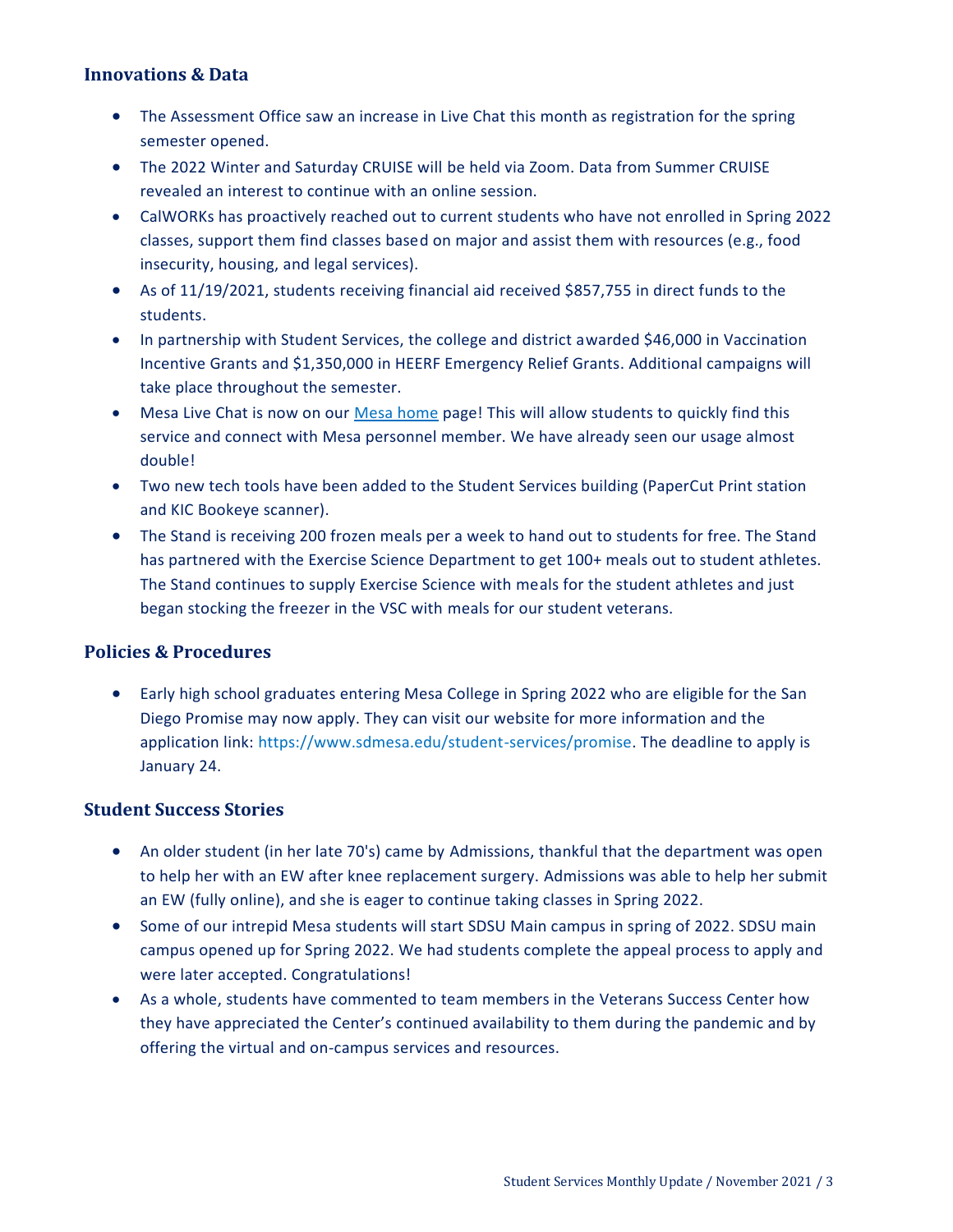# **Admissions**

### <span id="page-3-0"></span>**Employee Updates**

- Jordan Frodente (SSA) has left SDCCD to pursue his dream in the music industry.
- Dulce Arroyo celebrated her wedding and is taking an extended vacation in Africa.

### **Events & Activities**

 In November, admissions staff attended several events, including the Joint School meeting, the Veterans Success Center Opening, Chancellor's Office System Webinars, Feel, Heal and Be Real, Classified Senate, and M&M events.

### **Innovations & Data**

 We continue to support students via QLess face-to-face interactions (294), sdmesaadmissions@sdccd.edu email (597), phone tree (990), and google voice. We've also been supporting District with Cleared4 (155).

### **Policies & Procedures**

 EW petitions are now entirely online petitioned. Students can go to mySDCCD Support Desk and submit their Excused Withdrawal with supporting documentation.

### **Student Success Stories**

 An older student (in her late 70's) came by admissions, thankful that we were open to help with her with an EW after knee replacement surgery. We were able to help her submit an EW (fully online), and she is eager to continue taking classes in Spring 2022.

### **Special Recognition**

 So thankful to all of our admissions staff as they have shouldered each other's workload so that our team could heal from surgery and be with family through hospice care.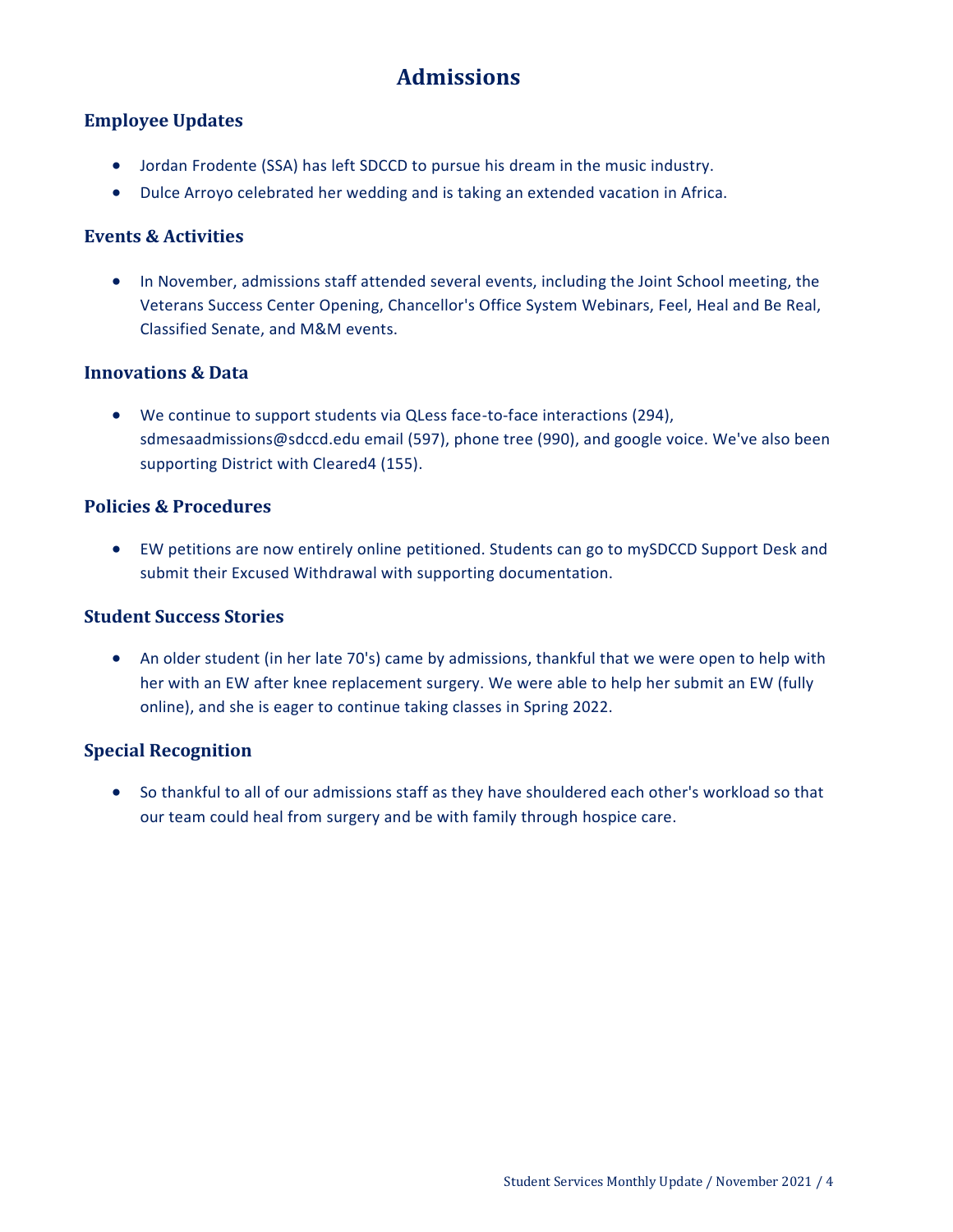# **Assessment**

### <span id="page-4-0"></span>**Events & Activities**

- Ongoing Student Support (LIVE CHAT) The Assessment Office saw an increase in Live Chat this month as registration for the spring semester opened up. Students were able to get real time information and they were very appreciative.
- Promise & Early High School Grads Continued to collaborate with the Promise Program and Kearny Early-Grads to make sure that their milestones were updated and to ensure a smooth class registration process for them. • Challenge Exams for Spring semester
- Challenge exams are being proctored to help clear prerequisites for students.

### **Innovations & Data**

| <b>Transfer Center Data</b> |                                                     |
|-----------------------------|-----------------------------------------------------|
| $E$ -Chat: 67               | Orientation: 17                                     |
| FLAC:1                      | <b>Placement Assistant: 53</b><br>$\bullet$         |
| Fmail: 39                   | <b>Challenge Exams: 4</b>                           |
|                             | <b>Unduplicated Student Count: 152</b><br>$\bullet$ |
| ٠                           |                                                     |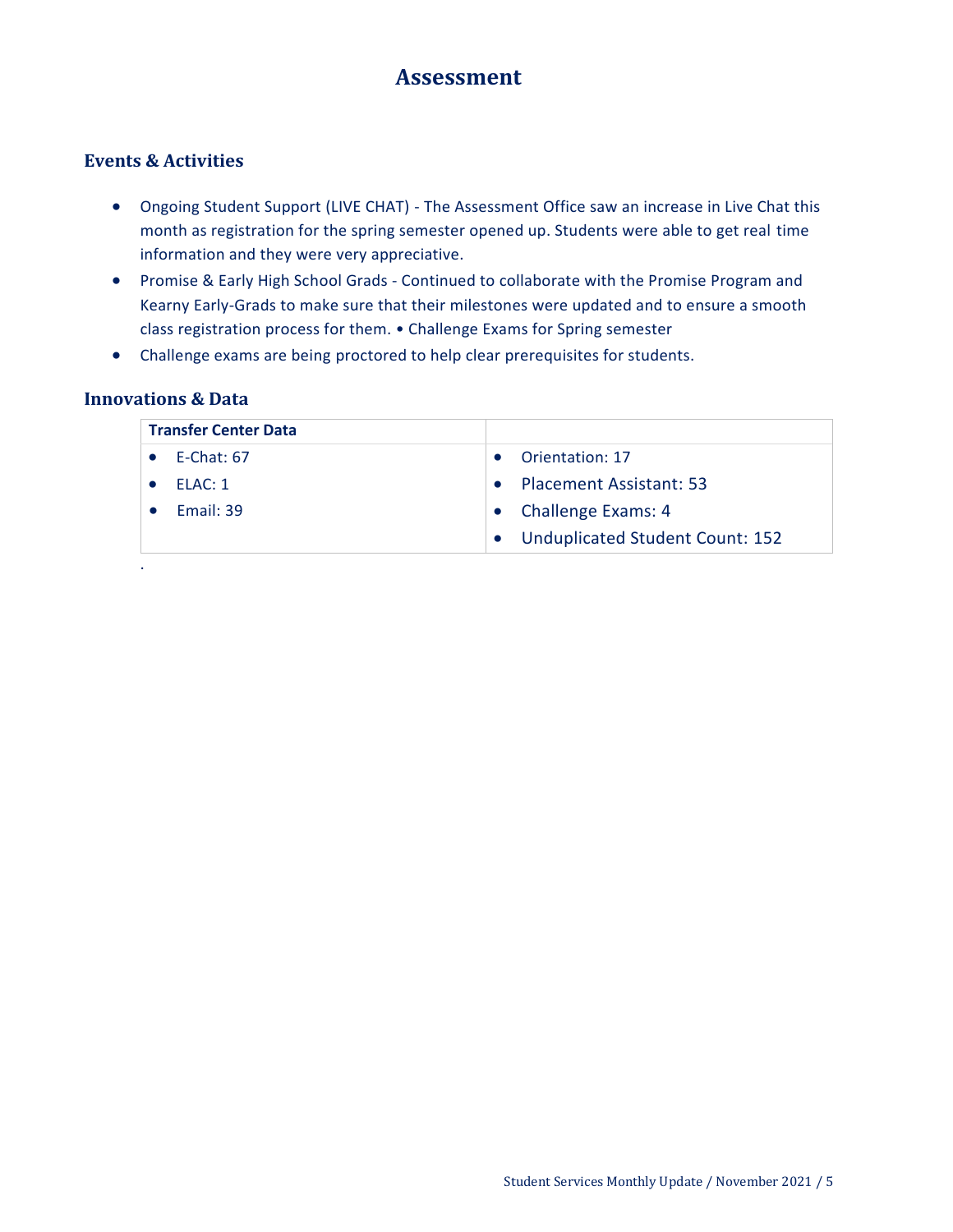# **AVANZA Student Engagement Center, Peer Navigator, and CRUISE Programs**

### <span id="page-5-1"></span><span id="page-5-0"></span>**Events & Activities**

**•** Scholarship and Financial Aid Workshop

Hosted by the Peer Navigators, students received information on how and where to apply for scholarships, ask questions regarding the process, and discussed strategies to boost chances of receiving awards.

**Game Night**

Peer Navigators continued with community building by engaging their mentees through online games!

**Virtual Peer Navigator Help Desk**

Offered via Zoom, any student can drop by to ask questions pertaining to Mesa, receive a warm welcome, and connect with Peer Navigators.

### **Innovations & Data**

 2022 Winter and Saturday CRUISE will be held via Zoom. Data from Summer CRUISE revealed an interest to continue with an online session.

### **Student Success Stories**

 The Peer Navigator team is thriving and doing their best to support students! The team is also in process of applying to transfer.

### **Special Recognition**

 Lead Peer Navigator Dominic Jauregui is going the extra mile to support the team and making himself available. Dominic holds one-on-ones with each Peer Navigator to make sure they are supported.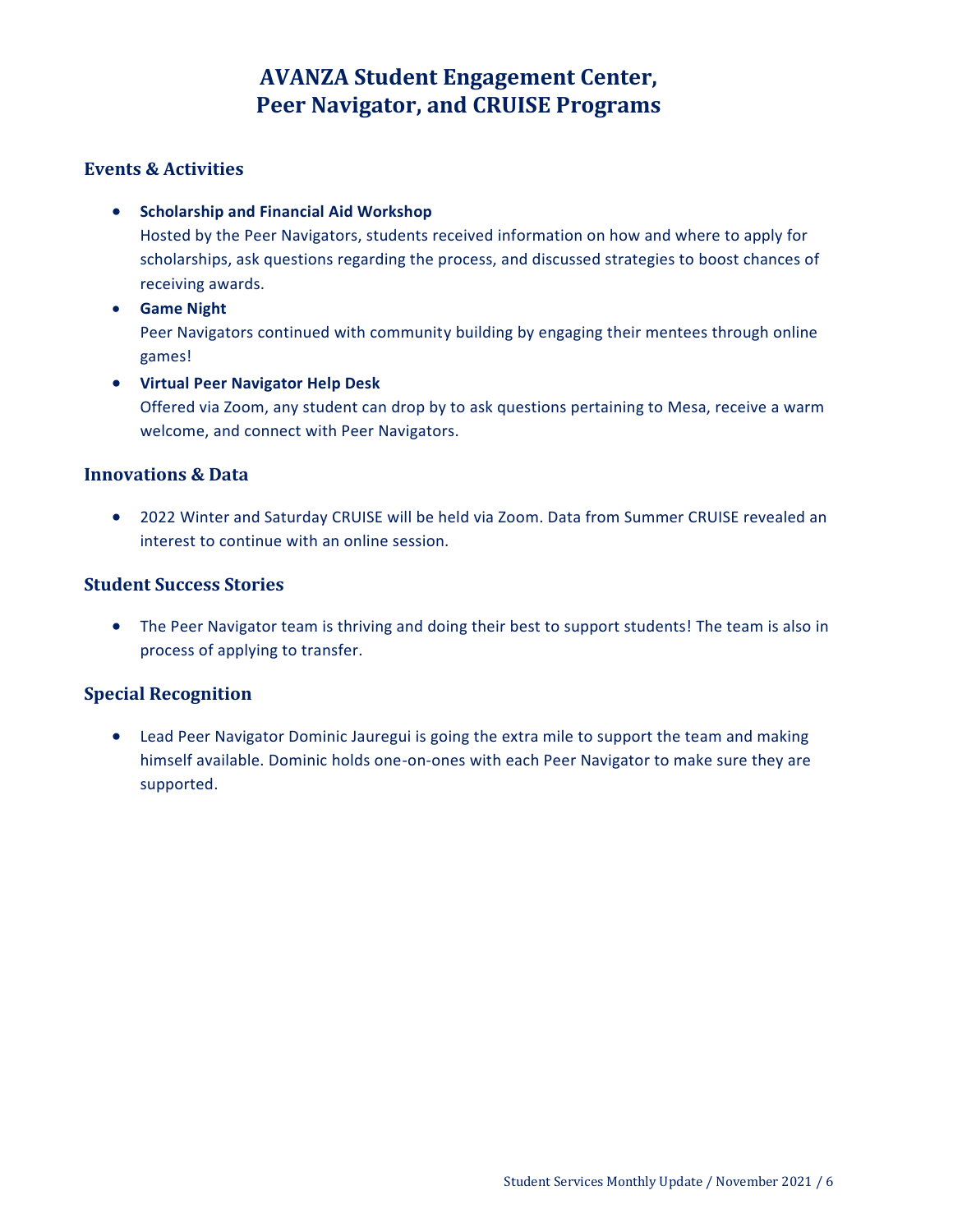# **CalWORKs**

## <span id="page-6-0"></span>**Events & Activities**

- CalWORKs promoted the Nov. 18th Thanksgiving Meal Giveaway to all current students (individualized & packaged "to-go" Thanksgiving meals) provided from Student Affairs. As well as the Free Frozen Individual Meal pick-up from the Basic Needs Center. CalWORKs provided a \$50 gas card to all CalWORKs students who participated.
- Working with the Toys for Tots organization to provide toys for our current CalWORKs students children in December.
- Continuing the CalWORKs & HHSA (Health & Human Services Agency) Workshops. It occurs every Mondays and Thursdays on Zoom from 11am-12pm. Workshop will assist with new or current CalWORKs students that may need assistance with either the CalWORKs program or the CalFresh program or the Medical application process. The HHSA can assist with any questions or concerns students may have about their case. More information on Mesa CalWORKs website.
- Attended the CalWORKs Region X monthly meeting that included SD County Health Human Services Agency (HHSA), and SD county contractors Public Consulting Group (PCG), ResCare, and Equus Workforce Solutions. With the goal being to continue strengthening pathways and support services for incoming and continuing CalWORKs students.
- Attended monthly meeting with SDCCD CalWORKs program leaders and SD county contractor's case manager from Public Consulting Group (PCG). In an effort to streamline the outreach and recruitment efforts with PCG Center, East, and South.
- Continued collaboration effort with EOPS/CARE Program for new or continuing CalWORKs students. This includes follow-ups and recruitment efforts.
- Grants are in the process of being distributed to all current CalWORKs students who are in good academic standing.

### **Innovations & Data**

- CalWORKs has proactively reached out to current students who have not enrolled in Spring 2022 classes, support them find classes based on major and assist them with resources (e.g., food insecurity, housing, and legal services). CalWORKs has also reached out to students who did not enroll in Fall or Summer of 2021 classes. - Increased CalWORKs Drop-in Hours on Mondays & Thursdays (9am & 4pm) and Wednesdays (2pm)
- New and current CalWORKs student continue to thrive with the online CalWORKs counseling services
- Accepting appointments for Spring 2022 Individual Training Plan (ITP), Book/Material Request forms and educational plans.
- Continued posting State CalWORKs program updates through CalWORKs Canvas

# **Policies & Procedures**

- All of our appointments are still being held via Zoom or over the phone.
- CalWORKs forms (CalWORKs Individual Training Plan (ITP) and Book/Material Request form) has the new CalWORKs States regulations.
- Workshop of New CalWORKs State regulation will be provided during Winter Intersession.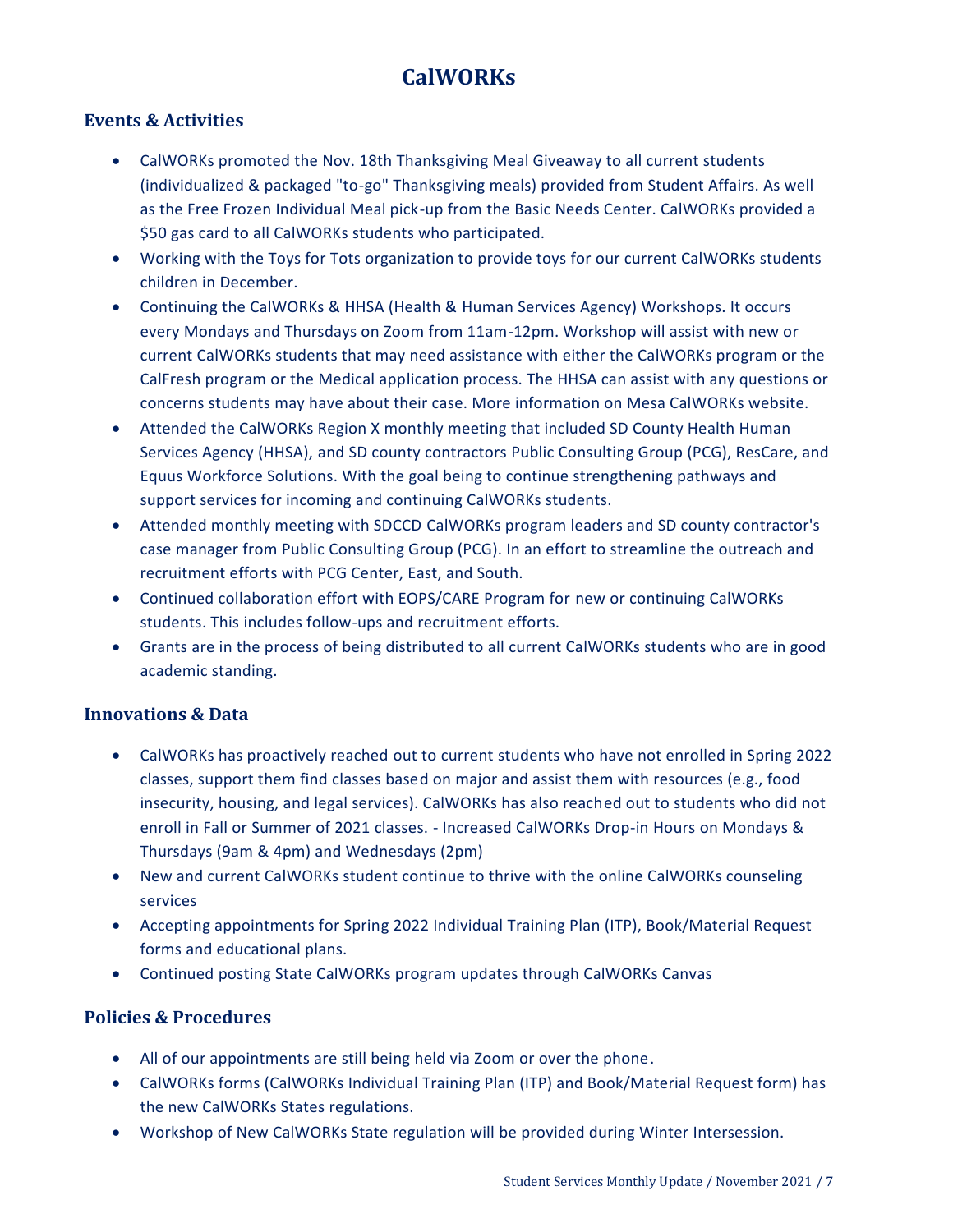CalWORKs is continuing accepting application for the academic year 2021-2022. Students can download PDF fillable Intake Form by visiting our CalWORKs website.

## **Special Recognition**

<span id="page-7-0"></span> The entire Mesa College CalWORKs team: Pahua Vang, Grace Aumoeualogo, Van Pham, and Jennifer Vo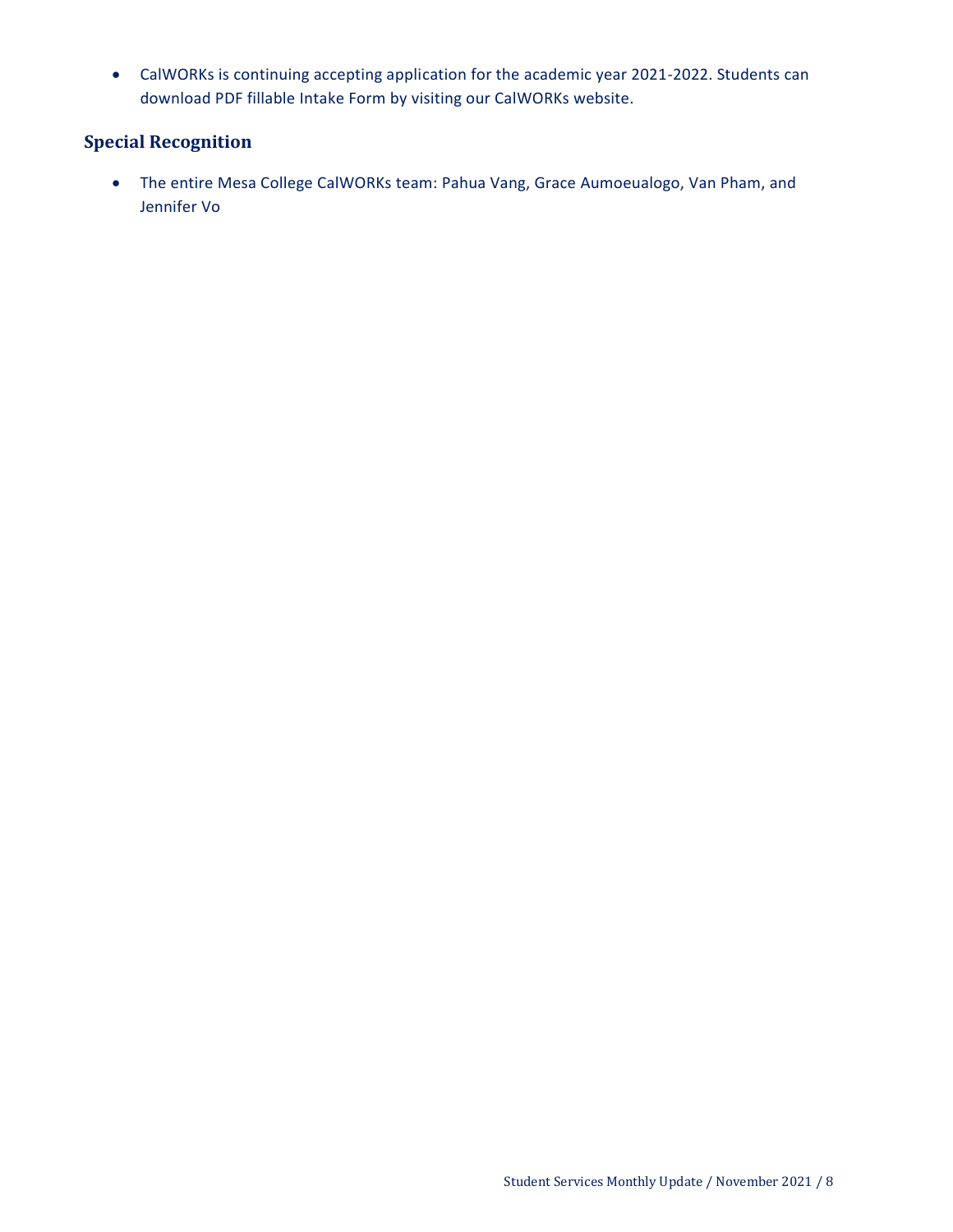# **Career**

## **Employee Updates**

 The Transfer/Career/Evaluations welcomed Project Assistant Ayana Woods to the team. Ayana has a Bachelor of Science from Howard University and is currently taking courses to apply for the Medical Assisting program at Mesa. Ayana works closely with the Career Center but also supports our Transfer and Evaluations department. Please join me in welcoming Ayana to the TCE Family!

### **Events & Activities**

- Career Counselor & Co-Coordinator, Raquel Sojourner, facilitated an MBTI Workshop for Mesa Outreach Ambassadors on November 5th.
- Career Counselor & Co-Coordinator,Kristy Carson, provided a Career Services Overview at the Promise Coffee Hours on November 18th.
- Career Counselor & Co-Coordinator, Kristy Carson, provided a CAP Cover Letter Resume for our new Career Peers on Nov. 9th.

### **Innovations & Data**

- The San Diego Community College District is transitioning to a new online student job board powered by Handshake. The Career Center at San Diego Mesa College is no longer utilizing, JobNetwork. All student accounts have been closed, effective August 31, 2021.
- As a district-wide effort, the implementation team has decided to launch the tool in spring. Therefore, all students are expected to receive an email in February with instructions on activating their accounts. More details and marketing to follow. For the most up-to-date information, this will be included on the Career Center website here: https://www.sdmesa.edu/student-services/career-center/job-internships/index.shtml.
- For additional support and assistance with job searching and preparing application materials, please contact the Career Center at 619-800-3556 to schedule an appointment.

### **Policies & Procedures**

 All Career Counseling and Career Ambassador appointments are being held via zoom format. Students can schedule Career Counseling and/or Career Ambassador appointments by emailing mesacareersdccd@gmail.com or by calling 619-800-3556.

### **Student Success Stories**

- Recent Feedback from Students in our CAP Post-Assessment Survey students are asked to complete this survey after their appointment with a Career Ambassador:
	- "I am very thankful for the great help and amazing learning experience."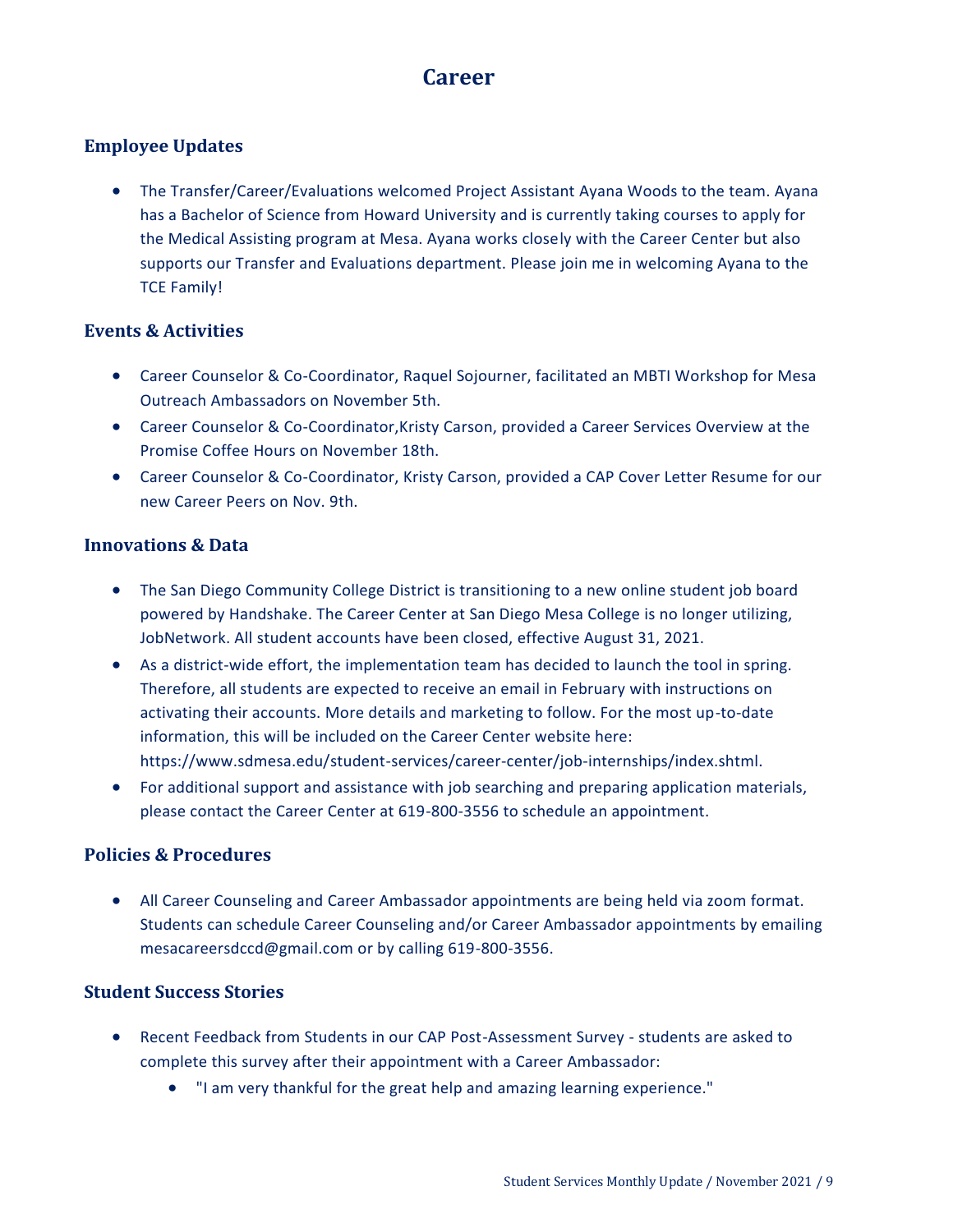- "Overall the helpful feedback on how to improve my resume by Mrs. Redding was very thorough and helpful. I got to see my work from a different perspective and realized what worked and what didn't. I am very thankful for the help that was given."
- "The video I received was very thorough and I appreciate all the feedback!"
- "Amazing feedback and willingness to help out at every opportunity"
- "Very grateful for Lara's help again. I am truly satisfied with both of my experiences with her. She is definitely awesome."

### **Special Recognition**

- Sadie Wager for her role as the Career Ambassador Program Coordinator. She has stepped into this role with ease and confidence and continues to enhance the program and support her peers.
- To learn more about Sadie and our Career Peers Lara Napasa, Amy Redding, Jocelyn Dorantes, and Jose Ortega, please visit the Career Ambassador Program Website here: https://www.sdmesa.edu/student-services/career-center/career-peer-ambassadors.shtml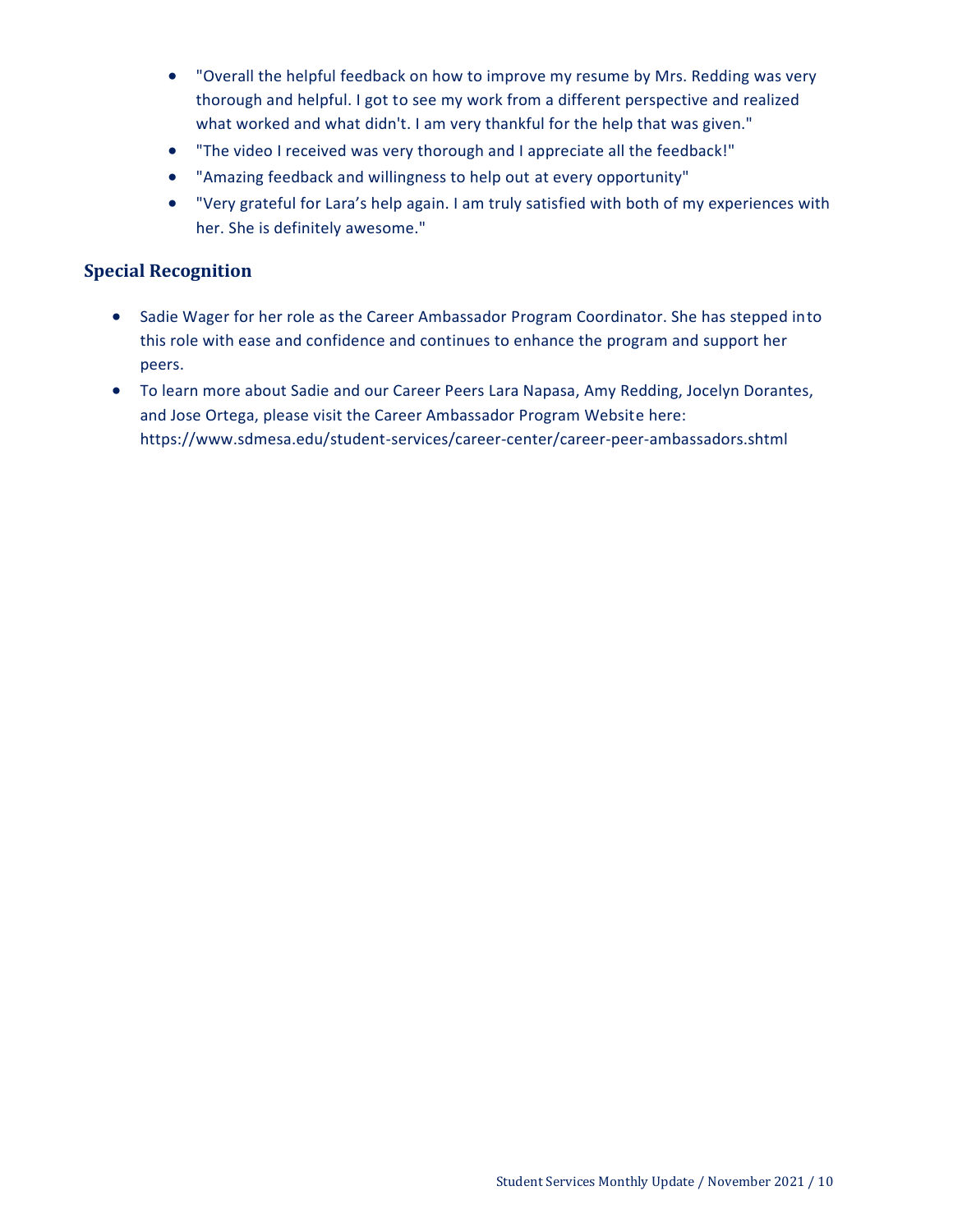# **Counseling**

### <span id="page-10-0"></span>**Innovations & Data**

- Drop-Ins (only) (thru Nov 19) 1327
- Appointment (only) 253
- Face-to-Face Appointments 31

### **Special Recognition**

- A thanks to be counselors Masuma Mohammadi and Kirsten Pogue-Cely for an awesome presentation at the CABSE site visit held at Kearny High School and at Mesa College, regarding Kearny Fast Track, Umoja and activities by the Black Faculty Counselors Collaborative.
- Puente Noche de Familia held on 11/17/2021 incorporated students sharing their native home dishes, and testimonials from past Puentistas who have transferred. Though presentations were done virtually, the time spent was very motivational. Thanks, Raul Rodriguez and Christie Allred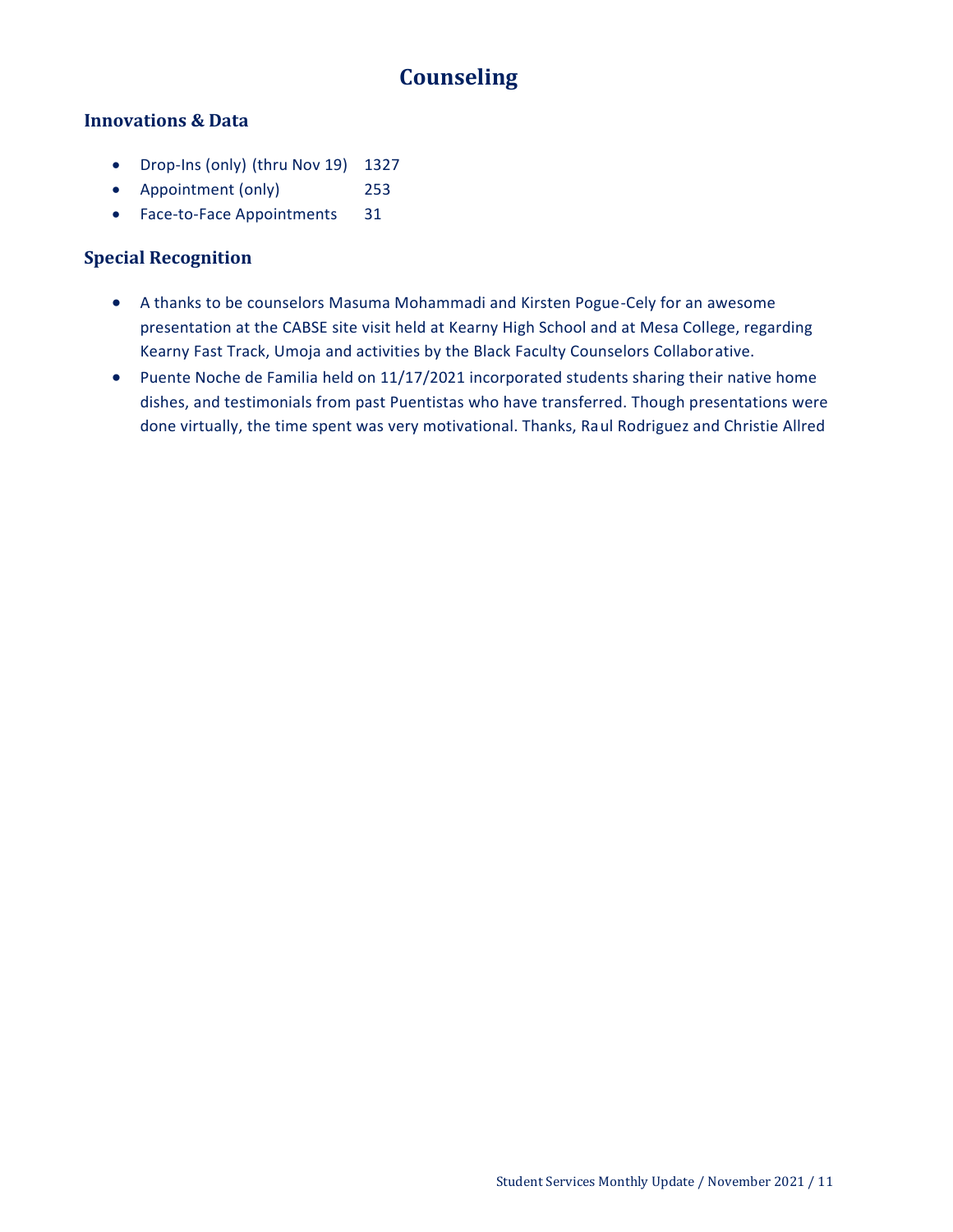# **DSPS**

### <span id="page-11-0"></span>**Events & Activities**

- DSPS presented two workshops on Ableism as part of the Reflect, Restore & Unite Week and at the joint school meeting
- Led by Counselor Dawn Stoll, DSPS collaborated with Anne Hedekin and the Transfer Center to host a transfer workshop for DSPS students
- Coordinator, Erika Higginbotham, attended the Region E DSPS Leadership meeting and the President Cabinet Retreat
- DSPS Project Assistant, Allison Crakes, collaborated with the STAND to present a workshop focused on DSPS students safely returning to campus

### **Innovations & Data**

 DSPS processed 32 new student applications and assisted 32 students with our online appointment request form. DSPS proctored 74 exams during the month of November.

### **Policies & Procedures**

- Counselor, Dawn Stoll, actively participated in district DSPS work group to update DSPS Visitor Agreement
- DSPS launched Clockwork (fully online student appointment and record system) and attended trainings on how to use the program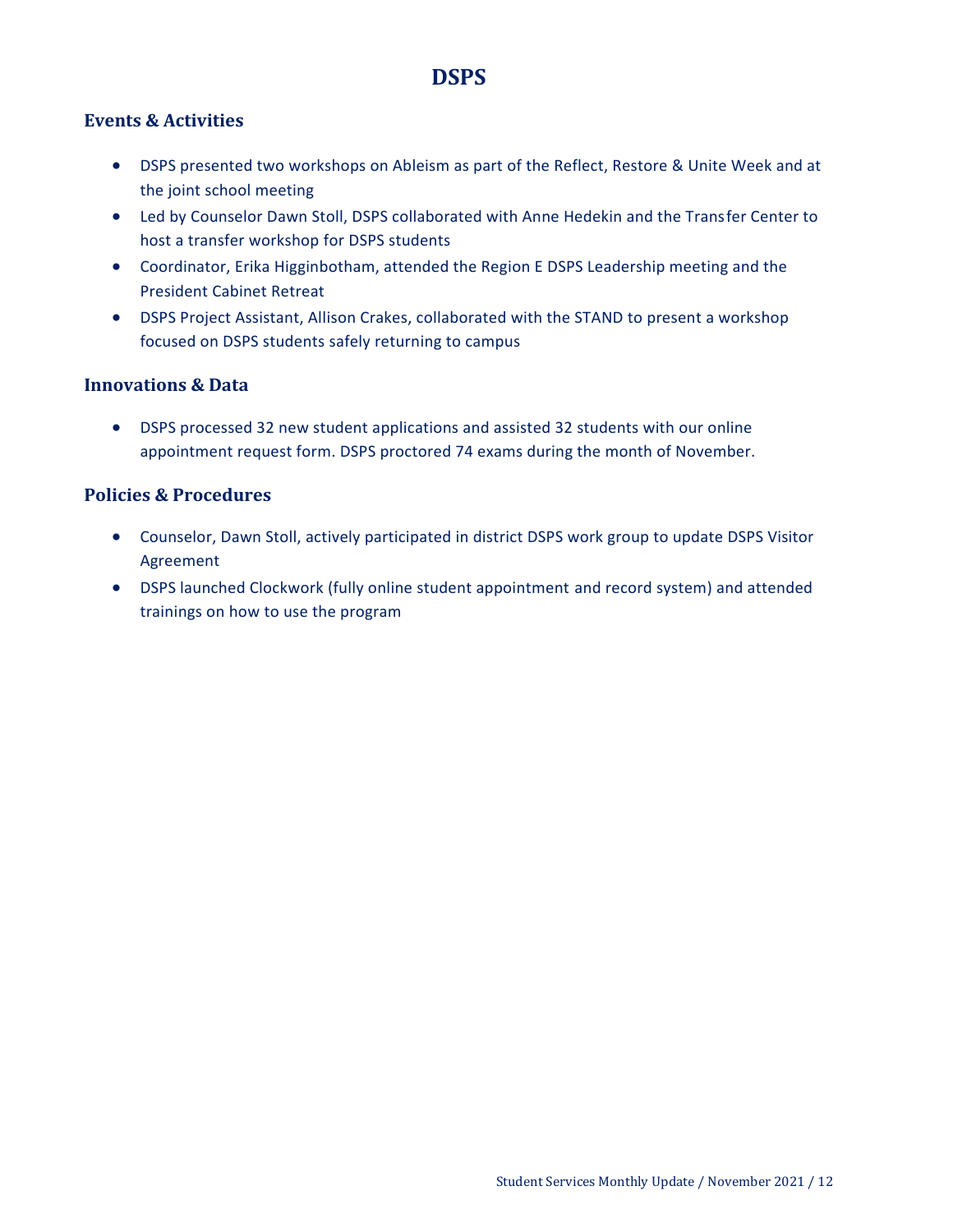# **EOPS & Special Programs**

### <span id="page-12-0"></span>**Events & Activities**

### **EOPS**

- Nov. 3 & 4 | Spring 2022 EOPS Priority Registration Open Lab: EOPS students were able to dropin to meet with an EOPS counselor for assistance with registering for Spring 2022 classes.
- 11/4/21 | Markus Berrien participated in the Mesa College Presentation to the SDCCD Board of Trustees Meeting. Markus wonderfully represented EOPS, NextUp, FAST Scholars and the FAST Center.
- 11/5/21 | EOP SDSU CAL STATE APPLY INFO SESSION: This workshop provided students who were applying for Fall 2022 term with information about the EOP program support services, CAL STATE APPLY application, and important dates for Fall 2022 admissions.
- Nov. 9 & 17 | CSU/UC Transfer Application Assistance Open Lab EOPS and Special Programs hosted this workshop for students to drop-in and meet with an EOPS counselor or staff for assistance with completing their CSU/UC Fall 2022 applications for transfer!
- 11/10/21 | Meditation, Mudras and Mantras Workshop: EOPS Counselor, Hadassah Nations hosted this workshop. Students were able to learn about meditation, mudras, and mantras, their benefits, and how to apply them to your life.
- 11/15/21 | Coping with Stress in Times of Change Workshop: EOPS Counselor, Hadassah Nations this workshop. Students were able to identify the signs of stress, learn holistic methods of coping, and what to do when they're feeling overwhelmed.

#### **CARE**

- Outreach and recruitment through EOPS applications
- All students receive a gas card after 2nd contact appointment Grants distributed to all students making 1st contact appointment
- Collaboration with "Soroptimist Live Your Dream Scholarship" opportunity
- Collaboration with CalWORKs
- CARE monthly Workshop Series-Wellness workshop and mid-semester check-in
- Fall 2021 CARE Circle Network meeting
- First CARE grant of semester sent out to students who competed two counseling contacts
- Advisory Board planning

#### **NextUP & FAST Scholars**

- November 1, 8, 22 29 The FAST and NextUp scholars programs were chosen to receive free organic and fresh produce through collaboration with TerraMesa garden on campus. We are able to provide fresh produce such as spinach, tomatoes, potatoes, egg plants, squash and more to all FAST and NextUp scholars weekly.
- November 2, 3, 9, 10, 16, 17, 30 Transfer App Case Management: Support student through transfer app process. Nearing the end of the Inaugural Transfer Academy.
- Foster Youth SDCCD Email- contacted 10 new potential FAST/NextUp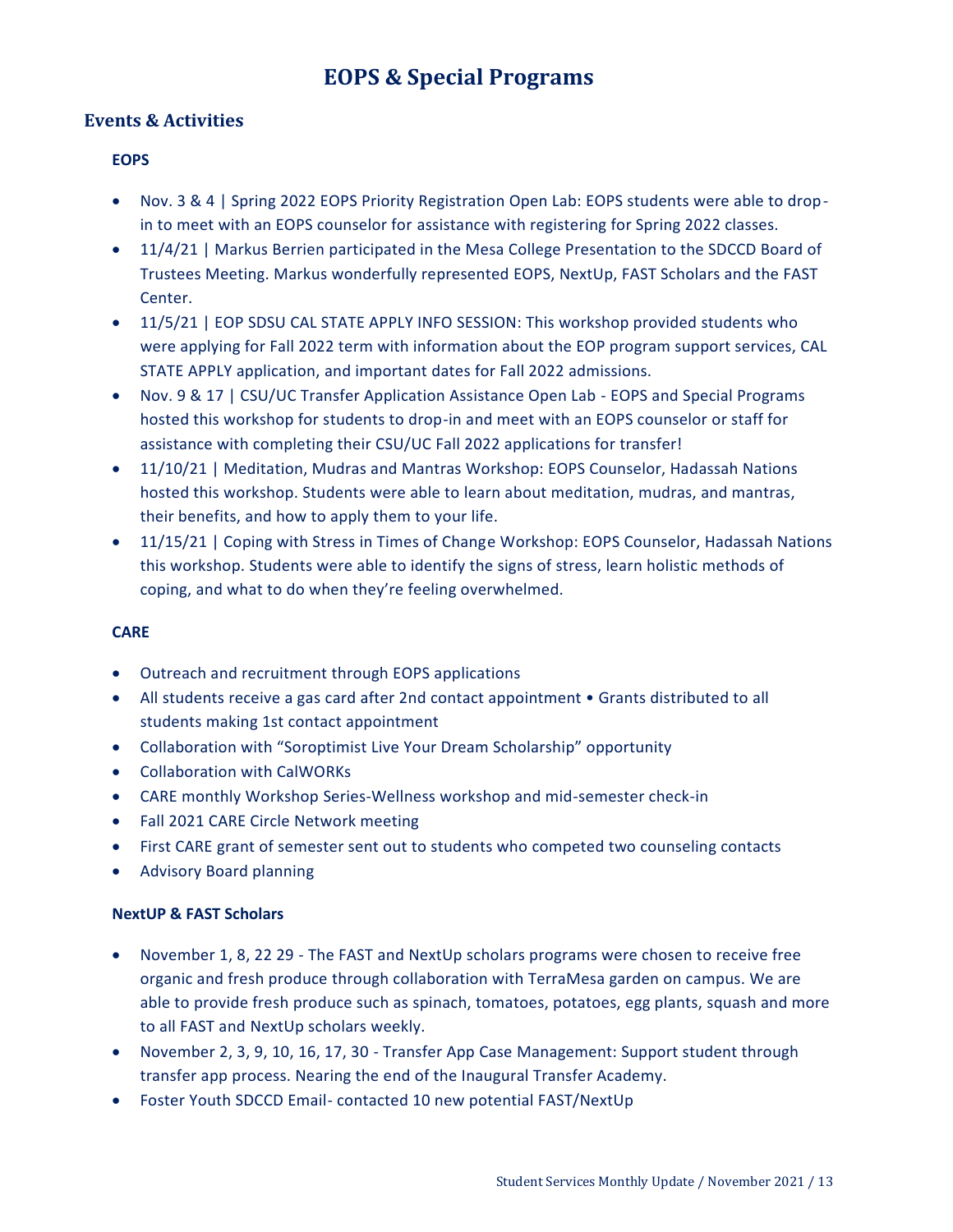#### **Rising Scholars**

- Attend Rising Scholars CCC Counselor meetings and workshops
- Invitation to present at 2021 Counselor conference through Community College Career Ed Program
- CCCCO Rising Scholars Cash for College training
- Collaboration meeting with Rising Scholars statewide network
- Connected with South Bay Community Service EXCEL Program
- Attend monthly Region X SDICCCA meeting
- Rising Scholars "Guiding Principles in Action" presentation
- Recruiting new students through EOPS applications
- Rising Scholars monthly Workshop Series-Wellness Workshop and mid-semester check-in
- Reflect, Restore and Unite Gallery Walk and project on-campus
- Assist Rising Scholars students with transfer applications through workshops with UCSD Underground Scholars and SDSU Project Rebound

#### **Borderless Scholars**

- 11/18/21 | Borderless Scholars in collaboration with JFS/HELS (Jewish Family Services/ Higher Education Legal Services) continue to promote FREE Immigration Legal Services to 451 Borderless Scholars Students. To learn more about this service, please contact the EOPS Office to speak to one of our Borderless Scholars Team members or access the following link to schedule an appointment: [www.jfssd.org/HELS.](http://www.jfssd.org/HELS)
- 11/12/21 | Borderless Scholars Team held a Financial Aid CA Dream Act Application Workshop. The Financial aid workshop was tailored for current and prospective Undocumented Students. The attendees learned about the Dream Act Application, CCPG, Grants, and Scholarship opportunities. The workshop was presented by our Borderless Scholars counselor Clemente Ayala.
- 11/5/21 | Borderless Scholars Team held a Transfer Workshop. The workshop was tailored for current and prospective Undocumented Students. The attendees learned how to submit their transfer Application, what requirements are needed to apply, and how the process works. The workshop was presented by our Borderless Scholars counselor Rosa Palacios.
- 11/12/21 | Borderless Scholars partnered up with Work Based Learning and presented a workshop open to all students about learning and preparing for different types and forms of job opportunities. The event was facilitated and prepared by Pavel Consuergra and Shawn Fawcett.

#### **STAR TRIO**

- 11/2/21 & 11/9/21 STAR TRIO hosted two "STAR TRIO Meet & Greet" workshops as part of the Bolster Your Confidence for a Safe Return" for participants to meet other students, staff, learn more about STAR TRIO services, requirements, and a community discussion for a safe and successful return to campus.
- 11/9/21 & 11/16/21 As part of the Bolster Your Confidence for a Safe Return, STAR TRIO hosted two "Getting to Know Yourself" workshops. This workshop supported participants to identify their values, skills, motivations, and goals and ways to share what they learned in personal statements, scholarship essays, and university applications.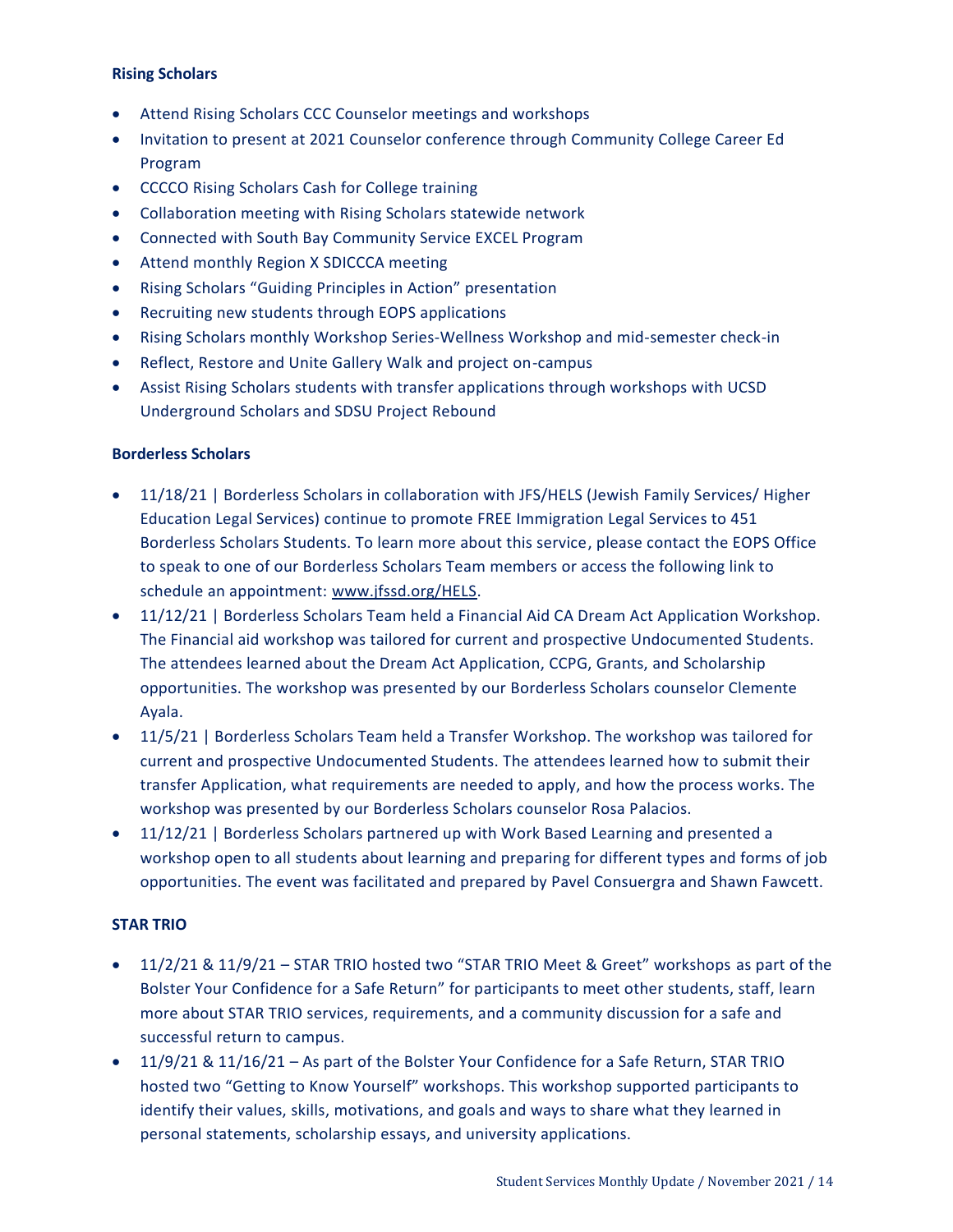### **Innovations & Data**

#### **NextUp & FAST Scholars**

- Fall 2021 enrollment numbers
	- FAST Scholars Enrolled 25
	- NextUp Scholars Enrolled 21
- Pre-Admitted New Potential FAST & NextUp Scholars
	- FAST & NextUp Scholars 17

#### **STAR TRIO**

- STAR TRIO welcomed around 15 new students this month by participating in the STAR TRIO Orientation.
- 25+ STAR TRIO Students have participated in workshops and tutoring services hosted by STAR TRIO.

### **Policies & Procedures**

#### **STAR TRIO**

- STAR TRIO Coordinator and Counselor, Chris Kalck, outreached to learning communities such as UMOJA, Student athletes, and diverse personal growth classes to inform student about STAR TRIO services and program requirements.
- STAR TRIO Coordinator and Counselor, Chris Kalck, participated in the following trainings: WESTOP SoCal Professional Development Series, TRIO New Director's APR Training, and the TRIO Renaissance Legislation and Regulations Training.
- STAR TRIO is accepting application for the academic year 2021-2022. Students can apply online by visiting our STAR TRIO website.

### **Student Success Stories**

#### **EOPS**

 EOPS and Rising Scholars student, Frank Garcia, thanked our EOPS program for sharing all of the wonderful resources available to students on campus. He attended the recent EOPS workshops and highly recommends them to other students. He also attended the Thanksgiving Feast hosted by Associated Students and Student Affairs and expressed his gratitude towards the Mesa community.

#### **NextUp & FAST Scholars**

 To date \$50,000+ have been returned to NextUp and FAST Scholars after successfully petition for their financial aid to be reinstated.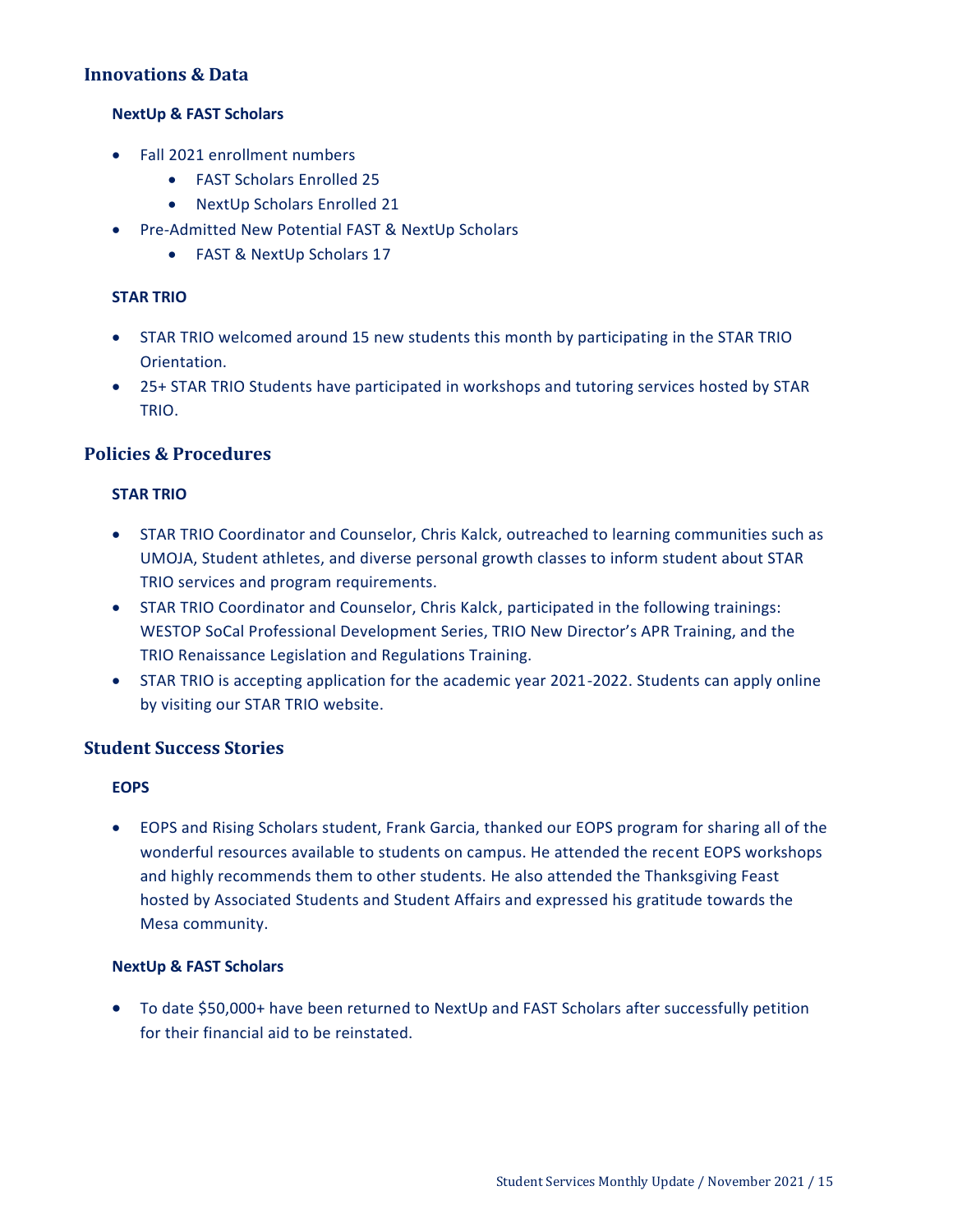### **Special Recognition**

- Thank you to Malik Shabazz for all they have contributed to EOPS, Rising Scholars and the Mesa Community. We hope you flourish in your next journey ahead in San Francisco. We will miss you!
- Happy Holidays to all our colleagues in Student Services!
- A special thanks to the awesome Mesa College teams that continuously collaborate with our Borderless Scholars Program. Thank you for the amazing teamwork, the support, and collaboration in facilitating meaningful and helpful information for Dreamer students.
- We are happy to announce that our Dream Resource Center will be hosting its grand opening Tuesday, December 7th from 11am - 3pm in room I4-204. Please stop by in person or over zoom to celebrate this grand event.
- STAR TRIO would like to thank Petra Montgomery for her authentic assistance to our STAR TRIO students and staff during her assignments at Mesa College.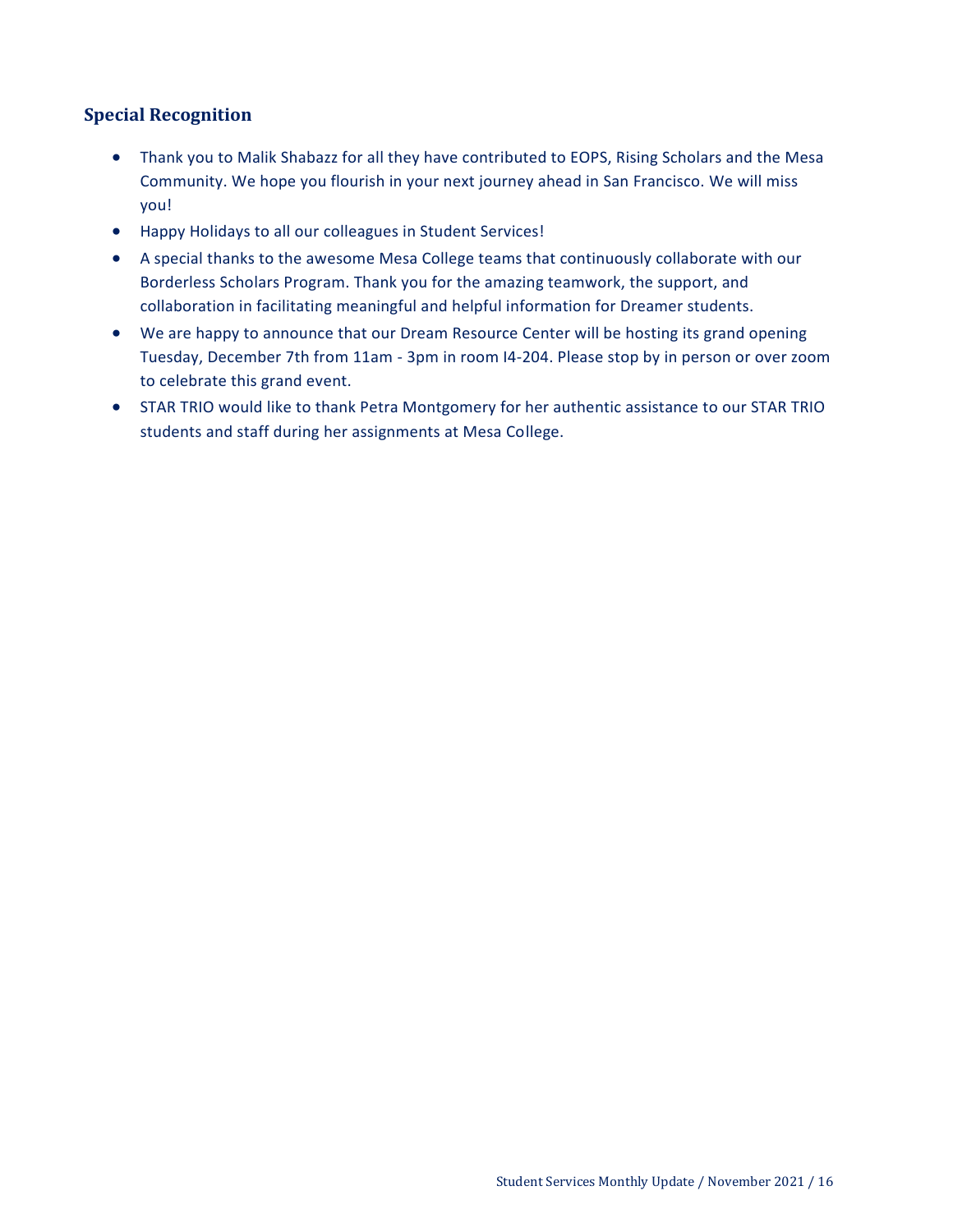# **Evaluations**

## <span id="page-16-0"></span>**Employee Updates**

 The Transfer/Career/Evaluations welcomed Project Assistant Ayana Woods to the team. Ayana has a Bachelor of Science from Howard University and is currently taking courses to apply for the Medical Assisting program at Mesa. Ayana works closely with the Career Center but also supports our Transfer and Evaluations department. Please join me in welcoming Ayana to the TCE Family!

### **Events & Activities**

 The San Diego Mesa College 2022 Commencement Ceremony is planning to be held on campus. The Commencement Team is working on logistics and will share with the campus as the event gets closer. In the meantime, students who wish to participate in the upcoming commencement must complete their degree and/or certificate requirements by fall 2021, spring 2022, or summer 2022 and have applied for graduation. Students can find more information on the Evaluations website here: https://www.sdmesa.edu/student-services/evaluations/apply-fordegree.shtml

### **Policies & Procedures**

- Student Petitions
	- All student petitions and forms are electronic. However, most petitions require students to meet with a Counselor before submitting. Students can find the forms and submit them through our District's Form's and Document's site: https://www.sdccd.edu/students/forms-and-documents.aspx.
	- For more information on the types of petitions, please visit the Evaluations Student Forms/Academic Petitions here: https://www.sdmesa.edu/studentservices/evaluations/forms-and-petitions.shtml
- Graduation
	- Please encourage students to apply for graduation applying for graduation is a required step for students earning a degree and/or Certificate of Achievement. Below are the 2021-2022 Apply for Graduation deadlines:
		- February 15, 2022 Deadline to Apply for Graduation for students transferring to a CSU in Fall 2022 who are completing an Associate in Arts for Transfer (AA-T) or an Associate in Science for Transfer (AS-T). Associate Degree for Transfer (ADT).
		- March 15, 2022 Deadline to Apply for Graduation and ensure your name will be included in the commencement program. \*\*Students filing after this date, but before April 30, 2022 will still be Spring 2022 graduates, but their name may not be in the Commencement Program.\*\*
		- April 30, 2022 Deadline to Apply for Graduation and be a Spring 2022 graduate. Students filing after this date will be a Summer 2022 graduate.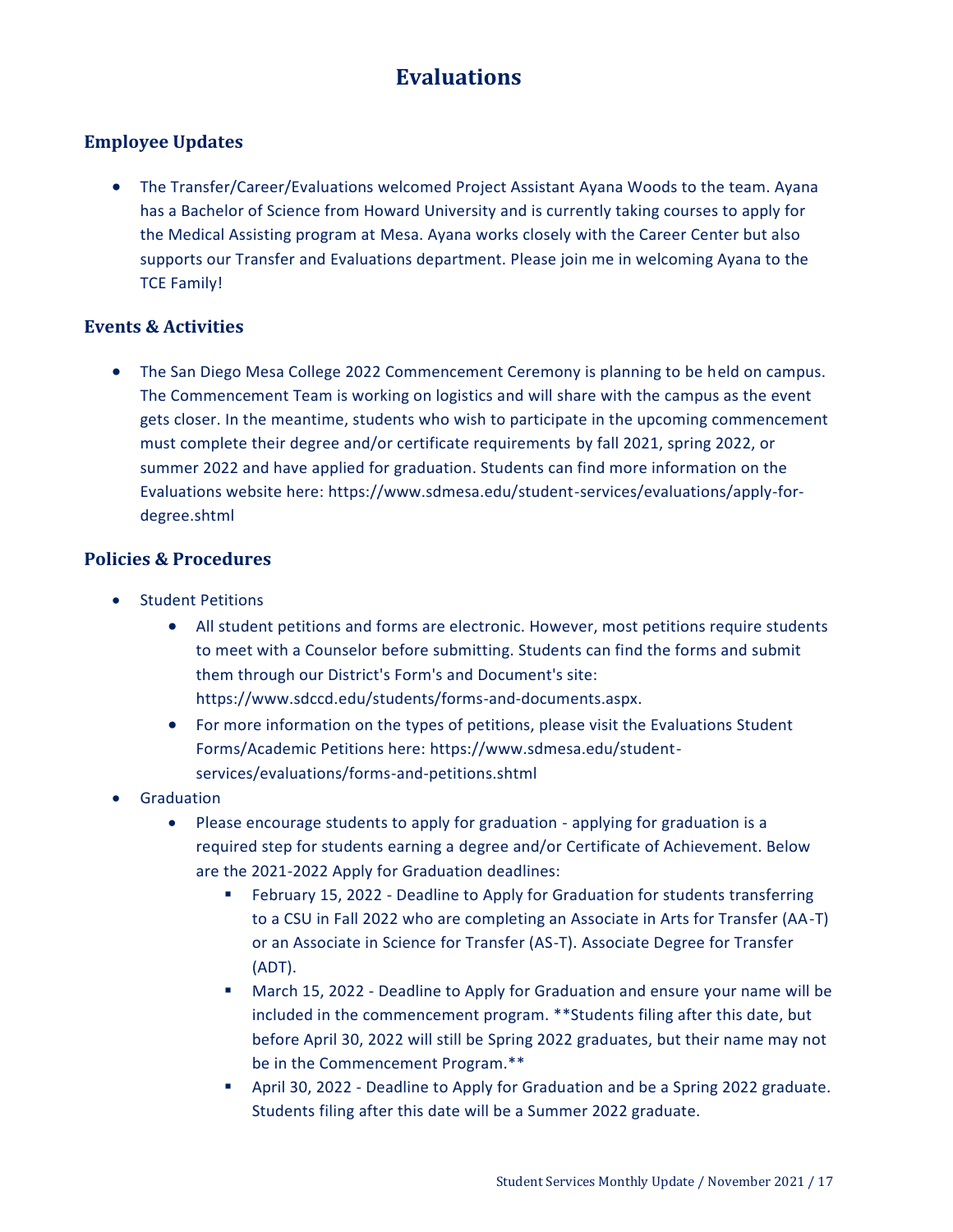- Ully 31, 2022 Deadline to Apply for Graduation and be a Summer 2022 graduate. Students filing after this date will be Fall 2022 graduates.
- Students apply for their degree/certificate through their mysdccd portal under the, "My Academics" tab. Students should follow deadlines above that align with their path. Please encourage students to meet with a Counselor and apply early. Student's can watch this quick tutorial on applying for graduation: https://www.youtube.com/watch?v=eI2S4GGSi7M
- How to students check their graduation status? Students can apply and view their graduation status through their student portal. Under the "My Academics" tab on the College Student Dashboard, click "View Graduation Status". Students should meet with a Counselor if they are unclear of their status.
- The District Evaluator Alphabet (for internal use):
	- Thu Nguyen...A,H,V
	- Christina Hambrick...B,F,N
	- Daniel Borbon Ibarra...C,D
	- Mary (Maggie) Stone...E, G
	- Helen Houillion...I,K,M,Y,Z
	- Hilda Osuna...J,L,T,U
	- Ryan Zimmerman...O,P,Q,R
	- Christina Monaco...S,W,X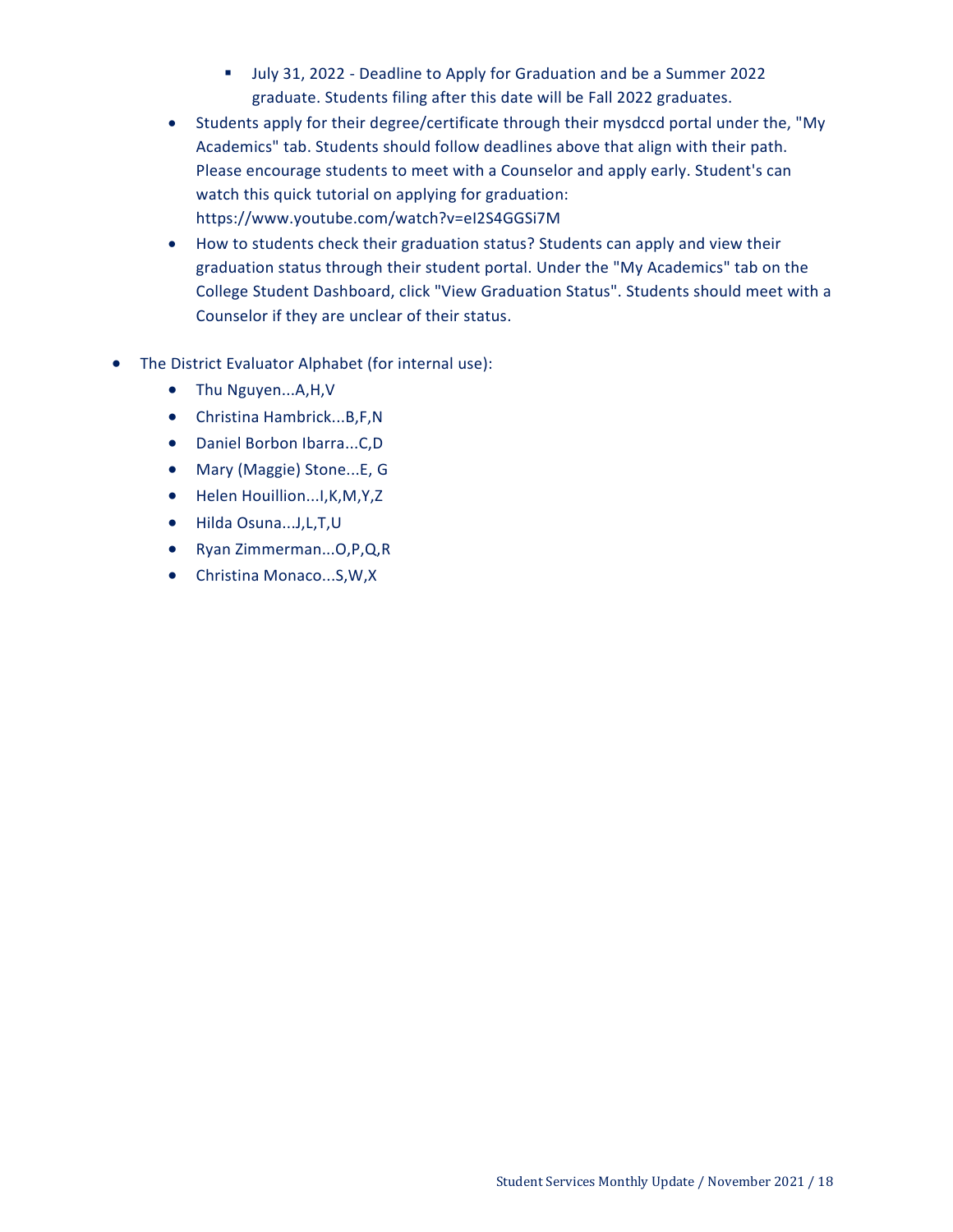# **Financial Aid**

### <span id="page-18-0"></span>**Employee Update**

- Laura Cormode, SAT, retired on 11/15/2021. She'll be missed.
- Thanks to the allocation of HEERF funding and in a partnership initiated by the Outreach Office three (3) Project Assistants were hired and are in training to assist students with the Promise Program requirements. We welcomed Delany Lizarraga, Lawson Hardrick and Wendy Lizarraga-Hidalgo.
- While we find a replacement for Brianna Garcia, the Cal Grant program processes are being completed by Julissa Samano who is also responsible for the monthly reconciliations of the Federal Direct Student Loan Program and by Pilar Ezeta (Supervisor), they are both going over extensive and intensive program refreshers of program processes at the CS and CSAC levels.
- Open positions update: completed the interview process for the SAT position (Laura's position) and the selected the candidates that will move forward to interview for the SSA (Brianna's position).

### **Events & Activities**

- Provided students with two SAP Appeal's workshops; provided students with three "Call to Action" window times to meet with Pilar; four staff will be participating in the Federal Student Aid Conference for 22-23 processing updates and invited District Office staff responsible for the compilation and submission of the IPEDS report to attend a session on the subject.
- CSAC's Program Review for the 2019-2020 Cal Grant Program Bachelor Level was completed with no findings.

### **Innovations & Data**

- As of 11/19/2021, students received \$857,755 in direct funds to the students.
- We continue to find ways to stretch out and service our students in the midst of a diminished staffing levels. Laura's letter assignment were distributed to the Skyler Dennon (currently in an out of class assignment as a Tech after Florisel Guzman resigned last December) with the Techs completing the components that require access to federal websites and professional judgement decisions.

### **Policies & Procedures**

 Pending 22-23 change notification as several of the administrative relief granted under COVID will not carry-forward.

### **Special Recognition**

 To the SSA super team players, Lupe and Jessica going above and beyond to fill the staffing gaps helping students. To Sky, Julie, Pilar for taking an ever increasing work load and responsibilities to keep the students harmless to the best of our abilities. To Jacob for quickly learning and effectively completing the monthly Pell Grant reconciliation process. To Thuy and Randall for their timely review of the weekly files with a Return of Title IV calculation and the all the techs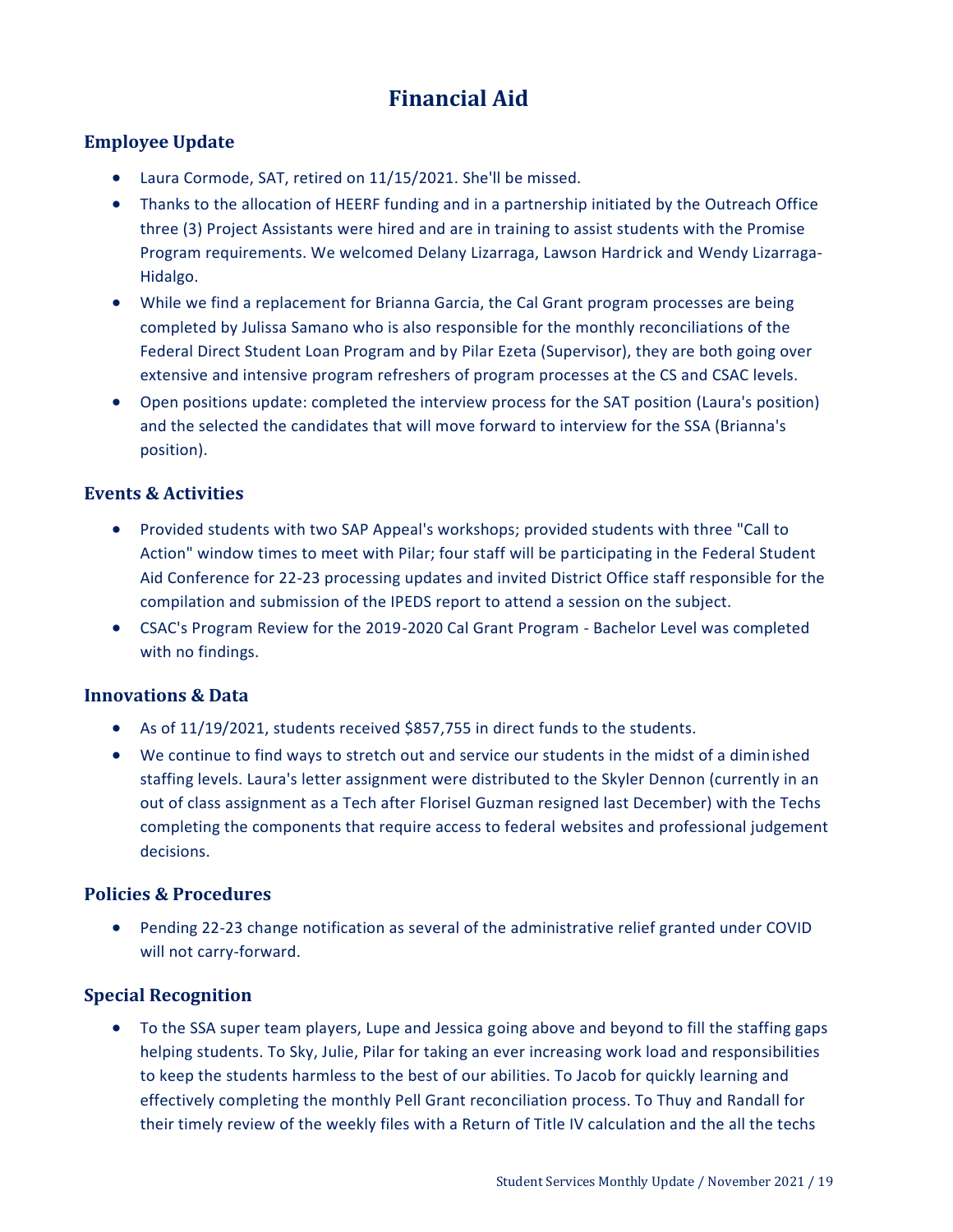who assist for cross-training. To Dean Victoria Miller and VPSS Hands for their fearless advocacy efforts presenting our need to be fully staffed. To Dean Victor DeVore for his valuable help, understanding and advocacy efforts with District Offices inter-related processes.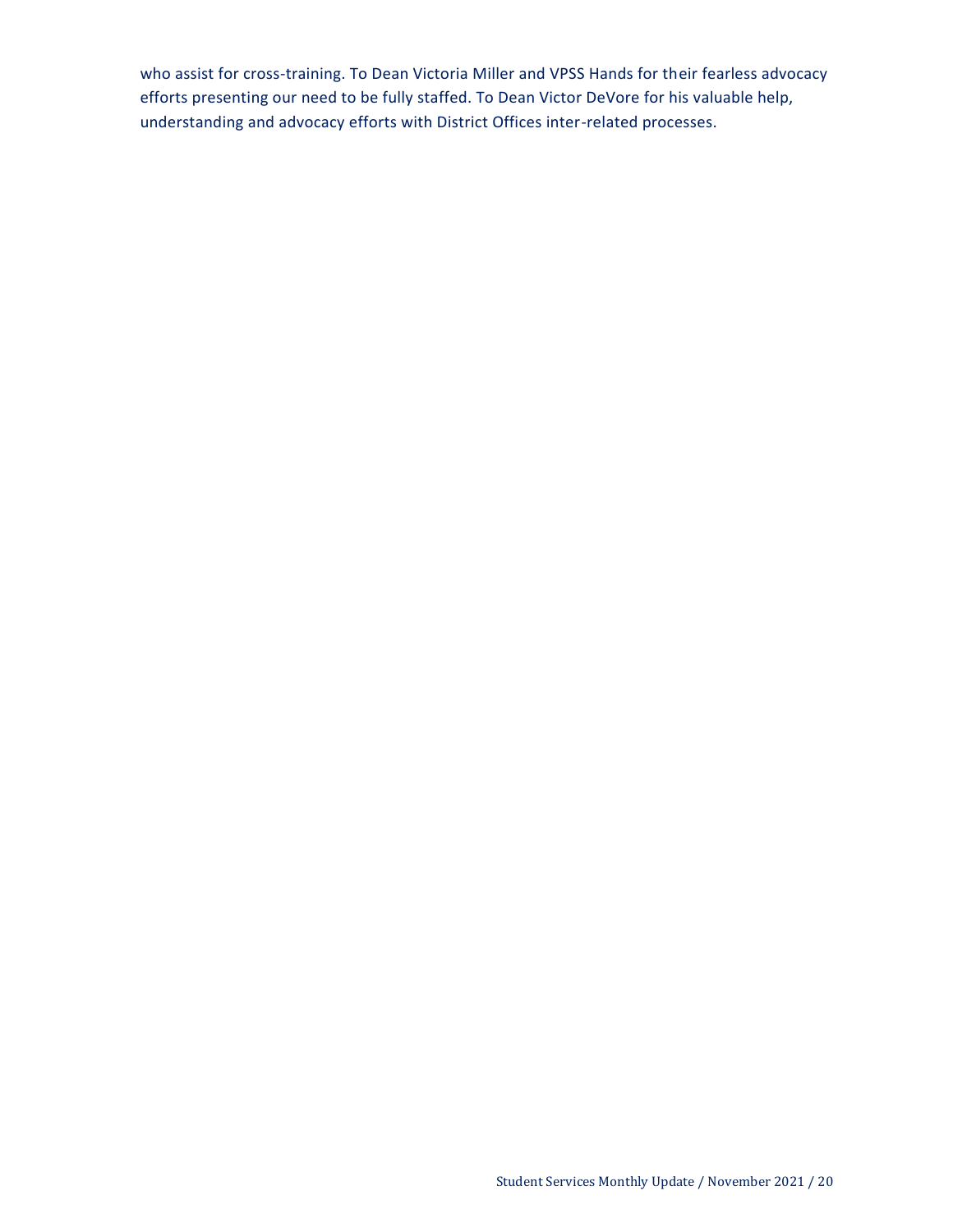# **Outreach & Community Relations**

### <span id="page-20-0"></span>**Events & Activities**

#### **Outreach**

- The Outreach staff continues to provide students services onsite and virtually via ZOOM and through our social media outlets such as Facebook and Instagram. The staff have provided personalized sessions as well as group sessions to current students, prospective students, and community members. It's been great to connect with students in different modalities and we look forward to continuing this good work.
- November 3 (Hoover High School Visit): MT2C in collaboration with Outreach had the opportunity to host Hoover High School students who are currently enrolled in the Education Work 270 course. We saw over 45 students, Outreach Staff Van Chhum, Phoebe Truong, and Ami Lobue, Zain Almasarani were able to serve the students with a presentation (Kahoot), and campus tour. The visit was intentional and meaningful, students were elated to take part in an onsite visit.
- November 17 (SDUSD Presentation to Head Counselors): Outreach Staff, Van Chhum had the opportunity to present to the Head Counselors from San Diego Unified School District (SDUSD). Van was able to share on Mesa programs and services, SD Promise as well as campus updates. Overall the presentation went well and many of the attendees expressed interest in Mesa College.
- November 18 (Mesa Noches de Información: EXPO 2021 PFLC TIJUANA): Outreach Staff, Karla Trutna, Joel Vera Gonzalez, and Daniela Castellanos took part in the first of a series of Mesa Information Nights/Mesa Noches de Información during the "EXPO 2021 PFLC Tijuana." During this zoom meeting, we had students and instructors, all eager to learn more about Mesa College and all it has to offer its students. The reception was so great, we will be scheduling more sessions in the month of December.
- •November 19 (District Ambassador Training): Mesa College Outreach participated in the quarterly Outreach training. This month's training was hosted by our District Outreach team. During this training, we discussed new innovations, tips/tricks, and ideas to better serve our students virtually.

#### **Promise**

 We hosted 2 Promise Coffee Hour sessions to connect with Promise students, provide program updates, and share information about Mesa College Student Services. We had the following special presenters: Olivia Picolla, Raquel Sojourner, and Kristy Carson join us at our two sessions to introduce Transfer, Career, and Evaluations and also provide updates about different services and events. Promise students also participated in our study sessions to be midterm ready!

### **Innovations & Data**

#### **Outreach & Promise**

Updated Promise cohort numbers—Year 1: 683; Year 2: 535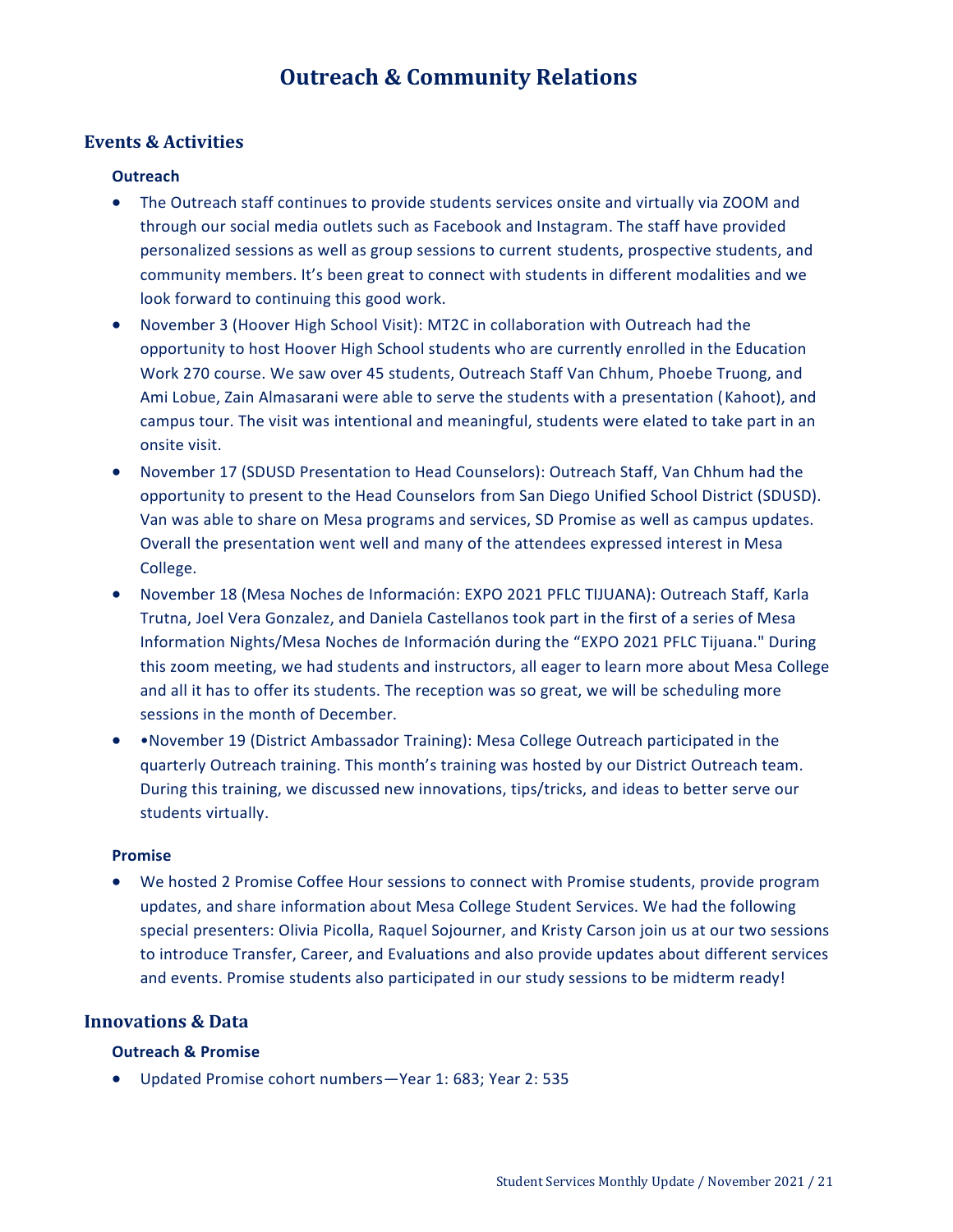## **Policies & Procedures**

### **Promise**

- Students who did not successfully submit a financial aid application for 2021-2022 to Mesa College must do so by the end of Fall semester, or they may be dismissed from the program. Students in this situation have been notified via email.
- Early high school graduates entering Mesa College in Spring 2022 who are eligible for the San Diego Promise may now apply. They can visit our website for more information and the application link: https://www.sdmesa.edu/student-services/promise. Deadline to apply is January 24.
- Students who were awarded funds in the campus bookstore have till the end of Fall semester to use the funds. Any funds remaining after the end of the semester will be disbursed via check or direct deposit to the students. Students with a remaining balance have been notified via email.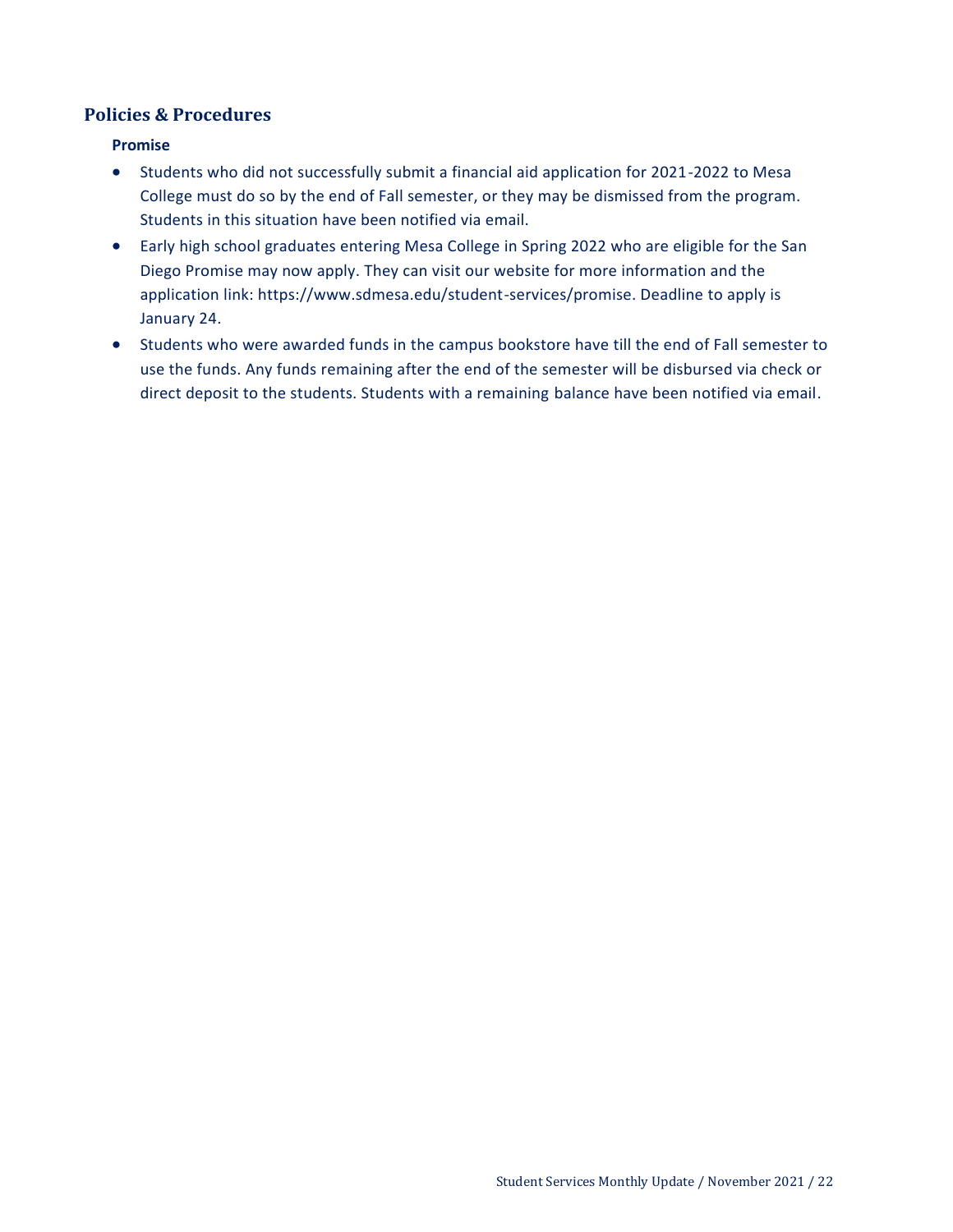# **Student Affairs**

### <span id="page-22-0"></span>**Events & Activities**

### **• Restore Reflect Unite Week**

 Reflect, Restore, & Unite Week was a collection of events presented by Student Affairs from November 1st to November 5th that was designed to explore and expand upon the concepts of Restorative Justice in order to reflect, restore, and unite as a community. Restorative Justice Practices embrace community building, empowerment, participation, and accountability. Events incorporated many different community-centered topics, including arts and media, social justice education, and interpersonal connection through the Black Student Forum, the Restoration and Inspiration Gallery Art Project, and the Mesa Reads Book Club.

### **Hunger & Homelessness Awareness Week**

 Mesa College Student Affairs, in collaboration with the Basic Needs Resource Center & Student Health Services, coordinated a week of events from November 15th through November 19th in honor of Hunger & Homelessness Awareness Week! This is an annual program where people come together from across the country to draw attention to the nation-wide problems of hunger and homelessness through education, service, fundraising, and advocacy. This week of events provided opportunities to get a seasonal flu shot, pick up a free pre-packaged meal for Thanksgiving, or join us for an afternoon tour of the San Diego Rescue Mission! There will also be opportunities to connect with the campus community through the Warm & Fuzzy gift package distribution and hygiene donation drive.

#### **AS Thanksgiving Meal Giveaway**

 Through a partnership with San Diego Mesa College Associated Students, San Diego Mesa Culinary Department, and The Stand: Basic Needs Resource Center, Student Affairs once again coordinated the now-traditional Associated Students Thanksgiving Meal Giveaway on Thursday, November 18th. This collaboration enabled us to provide 300 individually-packaged Thanksgiving meals (made by Mesa Culinary) and more than \$5000 worth of grocery cards (provided by The Stand) free of charge to Mesa College students.

### **Mesa Homecoming**

 Members of the Mesa College Associated Students were present at the Homecoming Game on Saturday, November 6th, to encourage and cheer our Mesa Athletes with a festive environment by decorating the stands and handing out commemorative t-shirts to students who attended the game.

### **Innovations & Data**

 Our Reflect, Restore, & Unite Week! This was a new way in promoting and educating our campus on restorative practices. The week was engaging, informative and fun! It was a collaborative partnership with Student Services and Instructional Services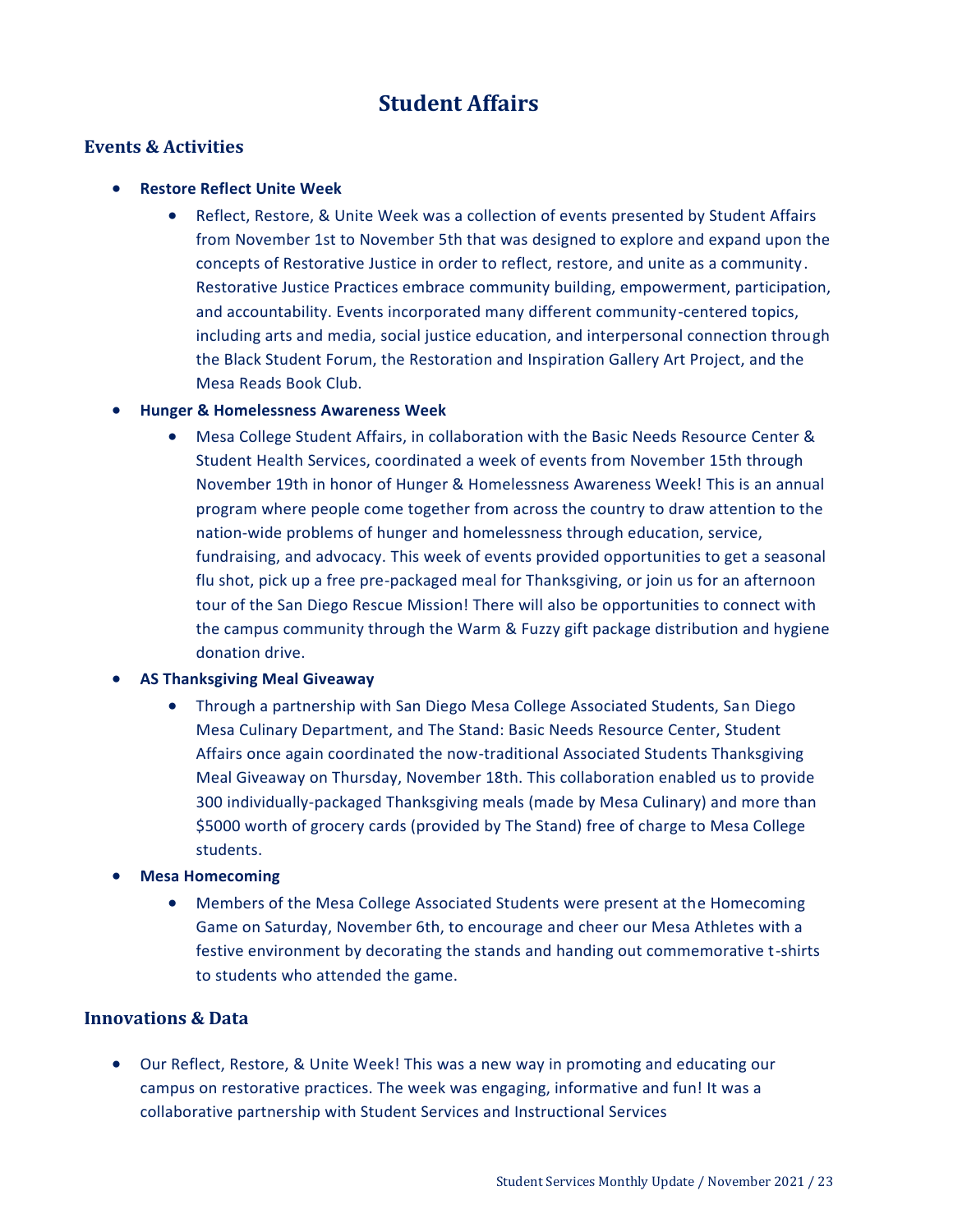# **Special Recognition**

 Thank you to Alex Napoles for all his help in getting our Student Affairs web cameras up and running! WE THANK YOU!!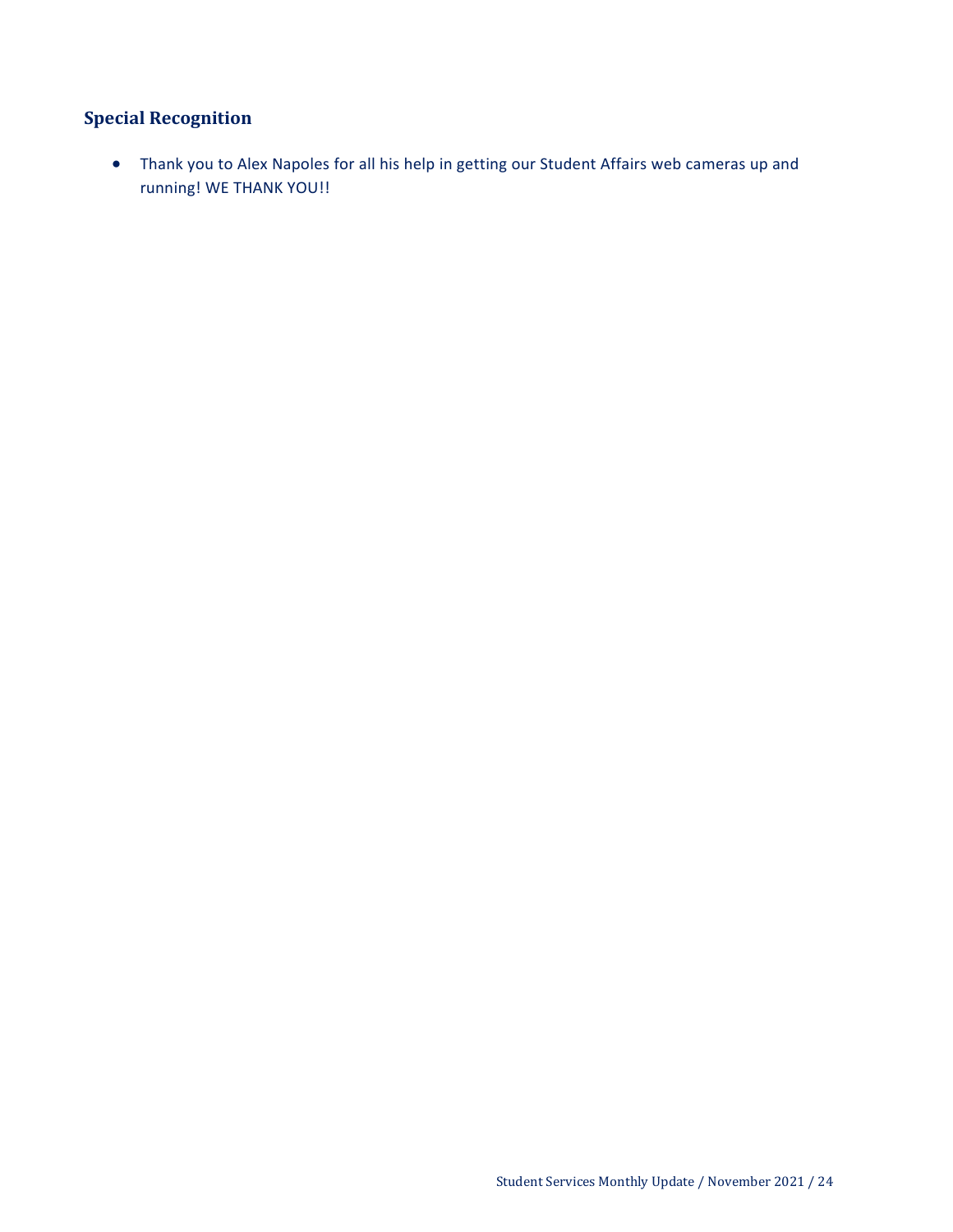# **Student Development**

### <span id="page-24-0"></span>**Events & Activities**

- Dean of Student Development collaborated with Veterans Services team on the November 10th Campus Community Forum highlighting student veterans in honor of Veterans Week.
- Dean of Student Development, along with Vicki Hernandez, and Jordan Agricula were part of the SDCCD Board of Trustees Presentation on the tour of the Veterans Resource Center.

### **Special Recognition**

- Many thanks to Vicki Hernandez and the Veteran Services Team for doing a fantastic job in this year's veterans weeks activities.
- Thanks to Jordan Agricula for organizing a wonderful panel of our student veterans alumni.
- Many thanks to Erika Higginbotham, Isaac Arguelles Ibarra, and Sandy Ricketts for presenting at the joint school meeting on Ableism 101.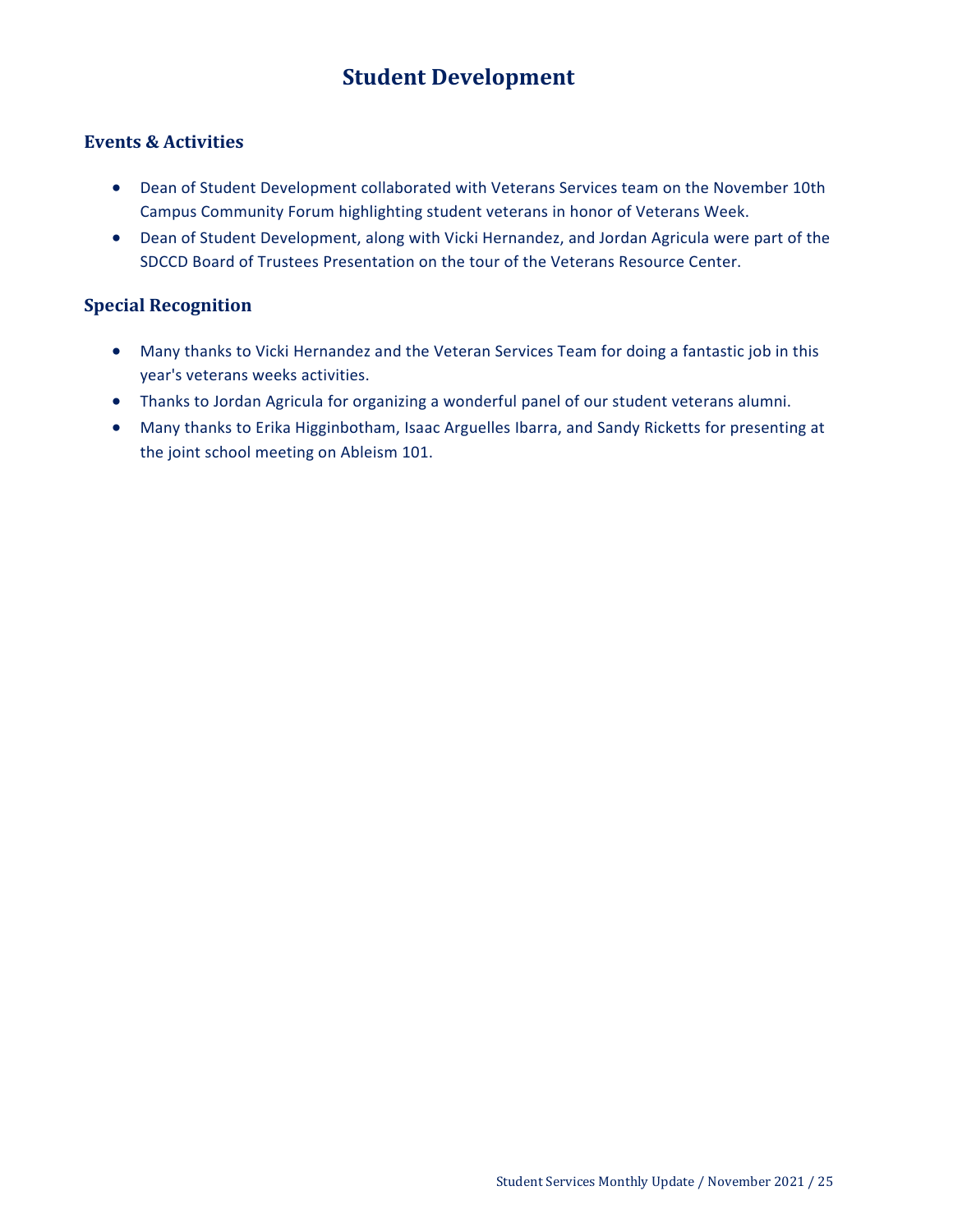# **Student Health Services**

### <span id="page-25-0"></span>**Events & Activities**

- Student Health Services invited Janel King, LMFT Chief Executive Officer & Co-founder of Urban Restoration Counseling Center to present about Managing Life and Many Challenges workshop in collaboration with Student Affairs Right & Responsibilities Week. Janel spoke to students and participants on the importance of taking care of your own mental health and practice self-care.
- Active Minds club members provided mental health presentations to their peers about social anxiety during holiday gatherings, setting up boundaries, and time management with school and work.
- Suzanne Khambata. FNP and her nurse practitioner student provided Free Physical Fridays for students who needed a head to toe assessment/examination and education.
- Students Affairs and Basic Needs Resource Center invited Student Health Service registered nurse Renee Dean, to provide free seasonal flu shots to students for Hunger & Homelessness Awareness Week.

#### **Innovations & Data**

- Free flu shots are provided daily to current students. Student Health provided 33 additional seasonal influenza vaccine for students.
- Front office staffs are working with Medicat electronic health record vendor to work out technical issues to improve workflow for providers who are working on and off campus. Mental Health counseling and medical services are fully using Medicat for charting on students.
- Student Health has fully transitioned over to the electronic health records. With data collected through Medicat, Student Health served 348 students this month. We are available for all students for in-person and tele health appointments until the end of the semester.

### **Policies & Procedures**

 Linda Gibbins Croft LCSW attended the County of San Diego Behavioral Health Services Transition Age Youth (TAY) Behavioral Health Services Council meeting provided by the County of San Diego, Health and Human Services Agency about Adult Mental Health.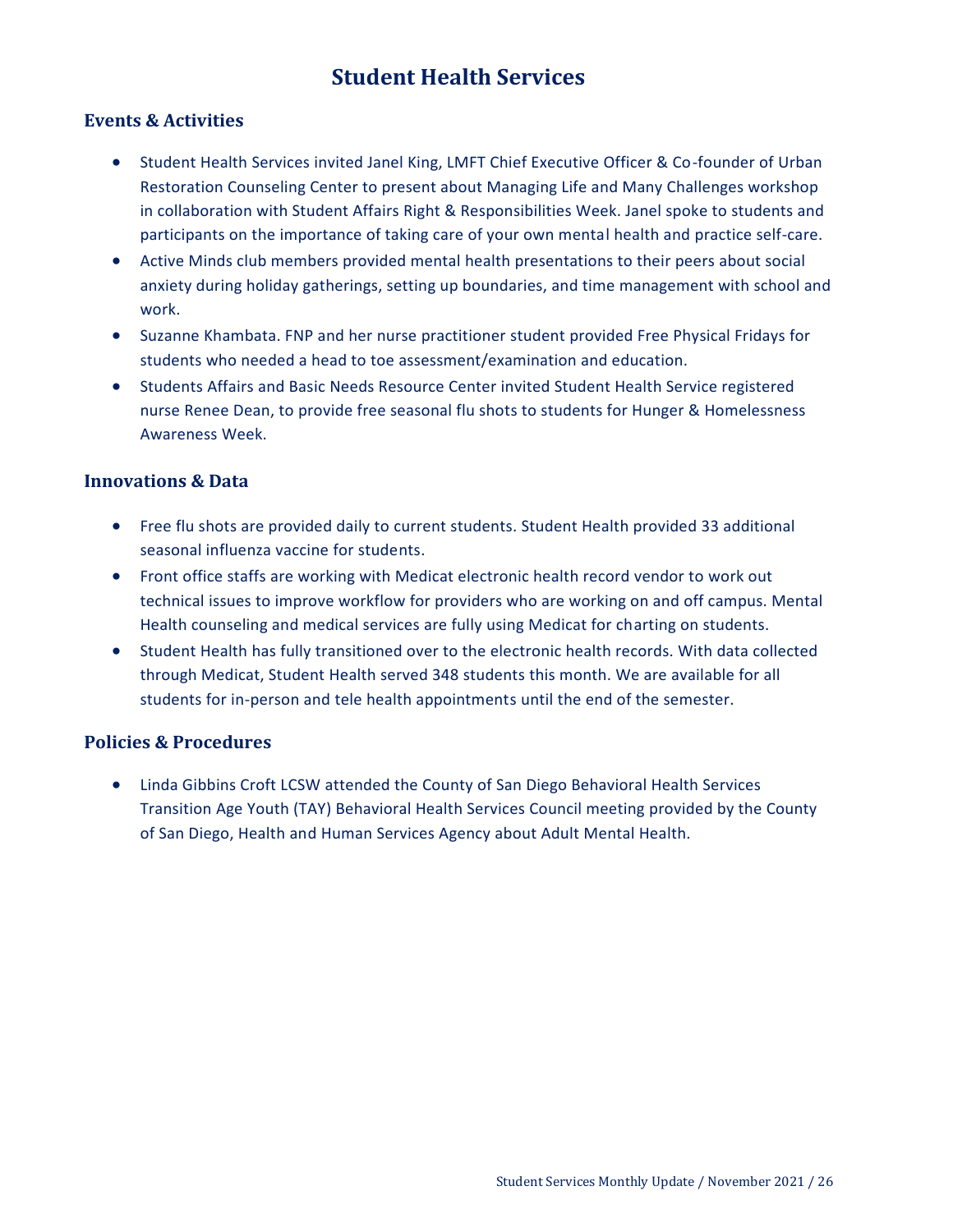# **Student Success & Equity**

### <span id="page-26-0"></span>**Employee Updates**

 The Stand was sad to say goodbye to Basic Needs Ambassador Krystal Mucha. We were excited to welcome Ariel Guzman as new Basic Needs Ambassador.

### **Events & Activities**

- Presented to the BSSW on Student Services Call to Action
- Presented to CEL on Equity Institute

### **The Stand**

- **Direct Student Support**
	- The Stand continued seeing students through our direct student support program and have been providing students with books, supplies, foods, and other resources to assist with basic needs.
- **Market distributions**
	- The Stand is continuing to host the Farmers and Mobile markets as a drive thru model on the third level of the campus parking garage. These events are typically held the First Monday and Third Thursday of each month. We continue to encourage everyone to volunteer to support these events either by volunteering or informing students about the events.
- **72 Fifty**
	- The Stand has continued to offer \$25 vouchers to 72 Fifty each week. To date have provided 183 individual students with vouchers for the fall 2021 semester.
- **Kitchens for Good**
	- The Stand is receiving 200 frozen meals per a week to hand out to students for free. The Stand has partnered with the Exercise Science Department to get 100+ meals out to student athletes. The Stand continues to supply Exercise Science with meals for the student athletes and just began stocking the freezer in the VSC with meals for our student veterans.
- **CalFresh Ambassadors**
	- The CalFresh Peer Ambassadors have been doing peer outreach through Instagram, Twitter, and Tik Tok. They can be followed at @SdMesaCalFresh
- **Workshops** 
	- The Stand has continued a series of workshops under the theme of Bolstering Confidence for a Safe Return. In November the specific workshop included "Learning to Read Food Labels". The workshop selection has expanded to include workshops being provided by EOPS, Star TRiO, DSPS and Financial Literacy. Additionally, The Stand has partnered with Feeding San Diego CalFresh team and SD City College to offer once a month CalFresh workshops where students can get hands on support and meet with county personnel to help get signed up for benefits on the third Wednesday of each month.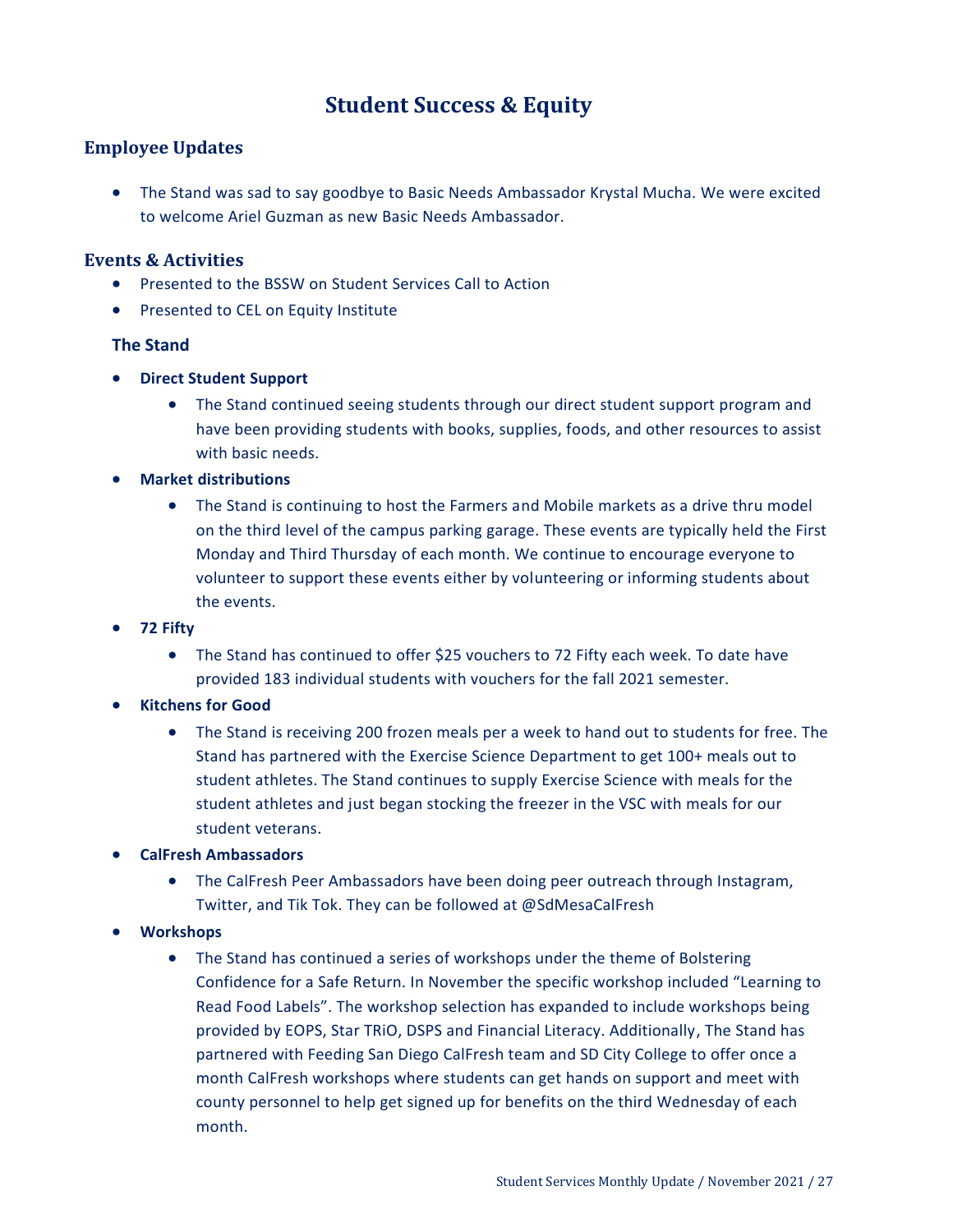#### **•** Special Events

 The Stand partnered with Associated Students and Student Affairs to help support H&H week. We were able to secure \$5000 in funding from ECMC to provide \$25 grocery cards to pass out during events of the week. The Stand donated \$300 in gift cards to local eateries including the campus Cafeteria. Finally The Stand provided funding for the Thanksgiving meal to increase what AS was able to provide.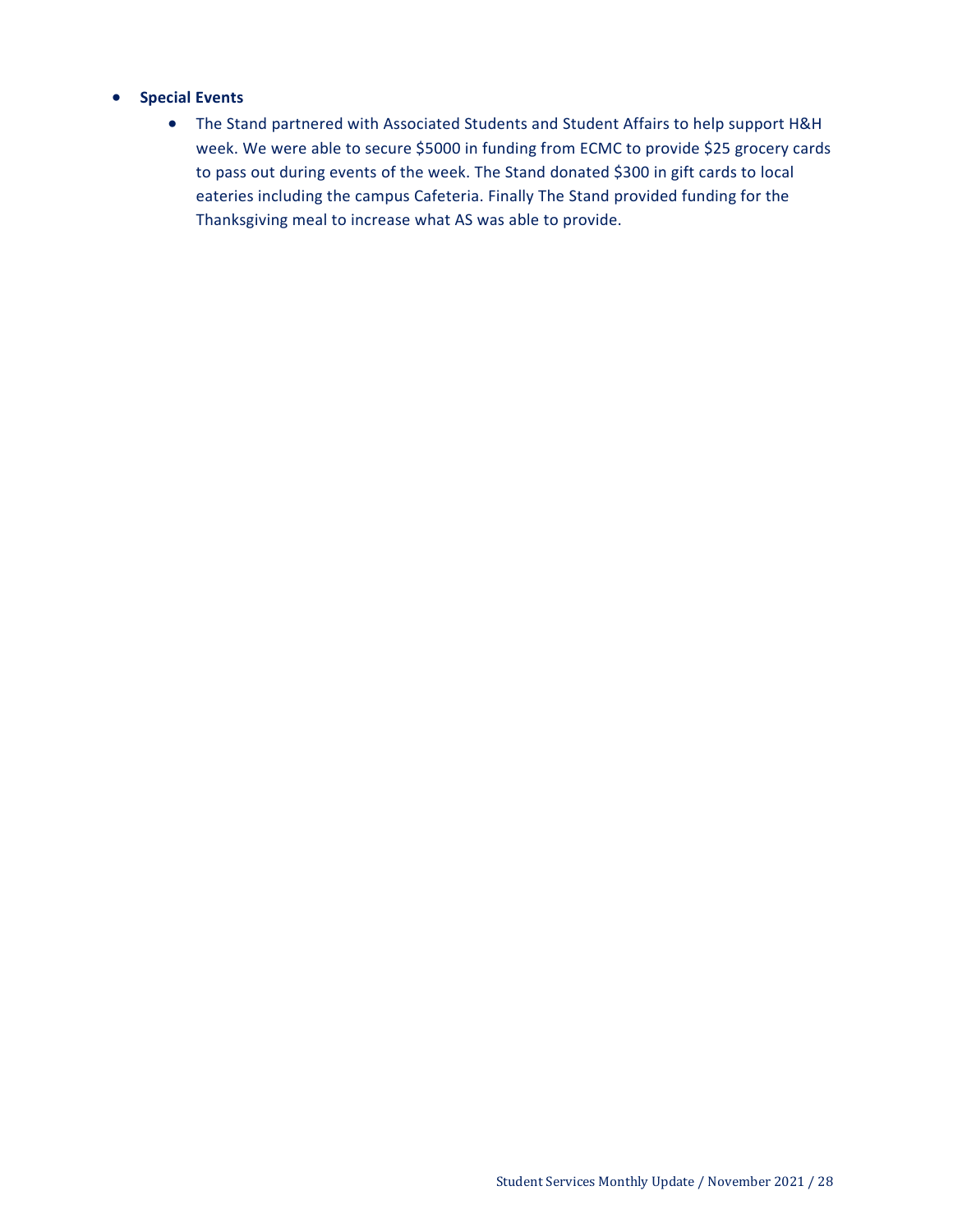# **Transfer**

### <span id="page-28-0"></span>**Employee Updates**

 Welcome Maci Gerber to the Transfer Team. She comes with a wealth of experience and has been a tremendous help with the Fall application open labs.

### **Events & Activities**

 November is all about applications. We have application workshops 4 days a week except for Wednesday and Holidays. Students can also make 30 minute appointments for additional transfer application planning and support. There have been a full schedule of Transfer appointments hosted by CSUs and UCs all month long from application workshops, virtual transfer events to one on one sessions.

### **Innovations & Data**

November data as of 11/19/21. Will change by the end of the month as November 30th is the application due date for most CSUs and UCs.

| <b>Transfer Center Data</b>               |                                     |
|-------------------------------------------|-------------------------------------|
| <b>Counselor Drop-In Appointments: 54</b> | • CSU/UC Open Lab: 18               |
| <b>Transfer Center Drop-ins: 221</b>      | • CSU/UC Open Lab Participants: 188 |
|                                           | <b>Chat Bot Conversations: 27</b>   |

### **Policies & Procedures**

 We ask students call in or join a workshop if they have transfer questions. We can provide immediate assistance and make that personal connection with our transfer students. Email questions can get cumbersome thus we prefer to keep it simple and provide the best and most accurate information through the phone or an open lab.

### **Student Success Stories**

• Some of our intrepid Mesa students will start SDSU Main campus in spring of 2022. SDSU main campus opened up for Spring 2022. We had students complete the appeal process to apply and were later accepted. Congratulations!

### **Special Recognition**

 Would like to thank our new student workers in the TCE for all their help with transfer season! Appreciate your teamwork. You make the Transfer Magic happen.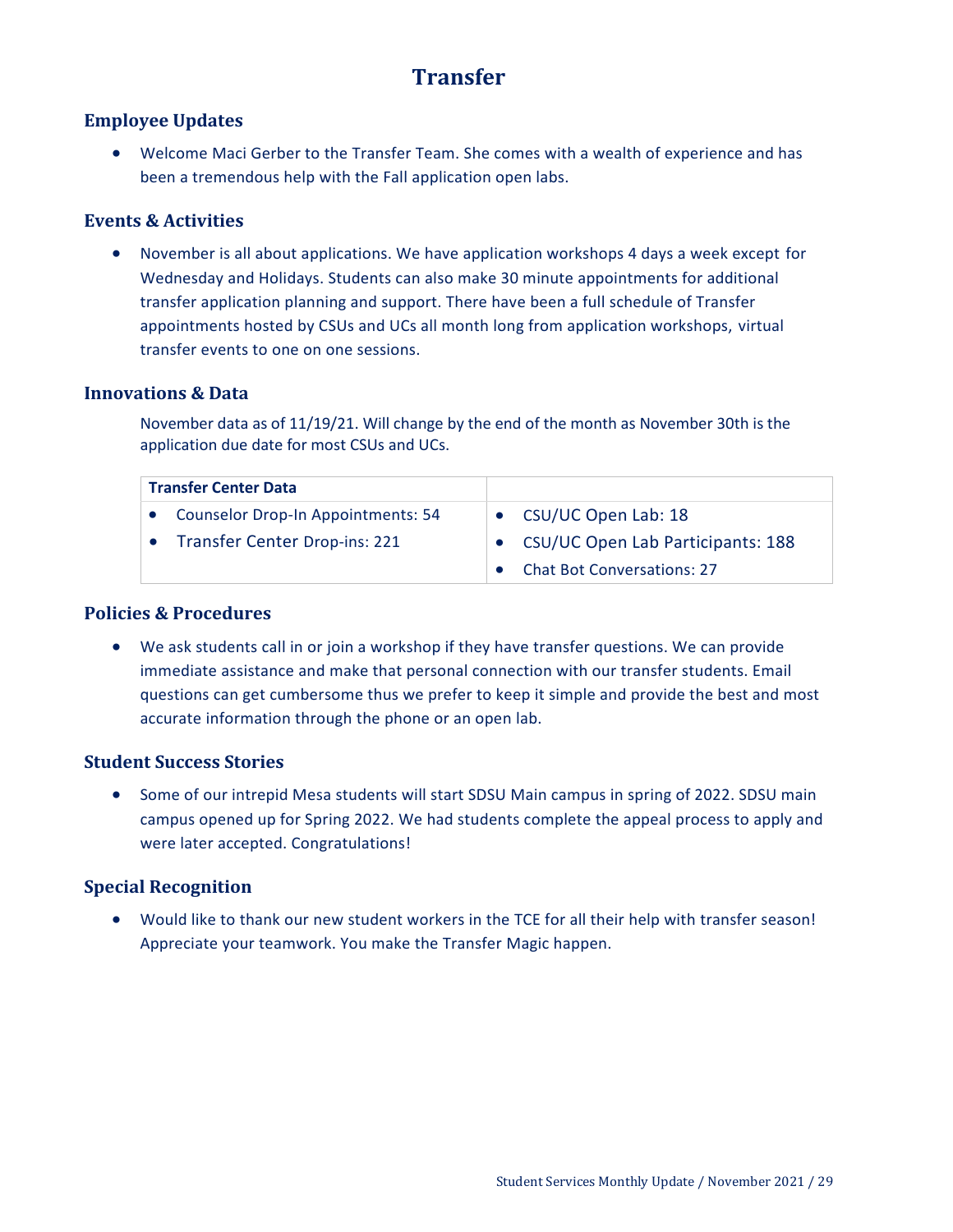# **Veterans**

### <span id="page-29-0"></span>**Events & Activities**

 Veteran Services had a week-long of events celebrating our student veterans at Mesa. We partnered with the Transfer Center to offer a workshop for veterans interested in transferring to four-year universities. We also had SDSU meet with our students for a presentation and then offered one on one appointments with student veterans. This year we offered a student veteran Alumni panel during veterans weeks which was a success. We had on average 15 students attend each of our zoom workshops we offered. We were also part of the Community Forum for November and highlighted our student veterans and program. We ended the week with our Soft Opening of our new Veterans Success Center and had approximately 70 students, staff and faculty stop by to see our new space.

### **Innovations & Data**

 We have seen 59 students come into our Veterans Success Center for this month. We are continually marketing our space being opened for our students to utilize and hope to see a growth in usage next semester. We are certifying over 600 students and military affiliated for the fall term and have made contact with over 500 students via email, phone or virtual front desk.

### **Policies & Procedures**

 As we move to on campus services, we are continuing to offer virtual services as well for students to contact us.

### **Student Success Stories**

 As a whole students have commented to us in the Veterans Success Center how they have appreciated our continued availability to them during the pandemic and today by offering the virtual services and on campus services and resources. Our continued support assisted them with their success as a student at Mesa.

### **Special Recognition**

 To our friends in The Stand for providing the meals in the Veterans Success Center for our students to have access to during the day. Thank you Johanna and your team!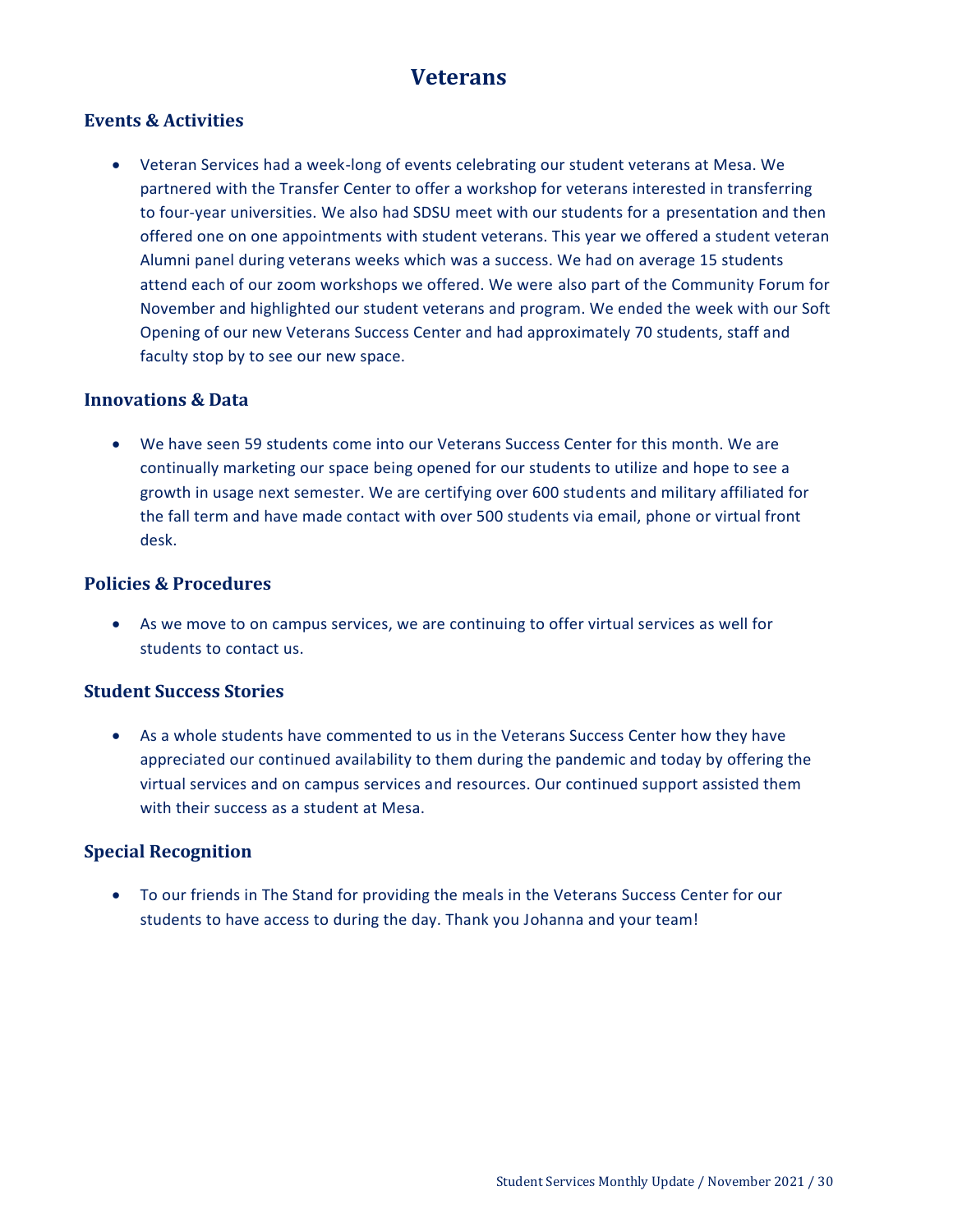# **Vice President Student Services**

### <span id="page-30-0"></span>**Employee Updates**

 Thank you and Congratulations to our new Accreditation Standard II Team Leads: Ailene Crakes, Karla Trutna and Markus Berrien

### **Events & Activities**

- Our November Mesa Student Services Council Meeting focused on Return to Campus, Integrated and Career Ed Planning and Year End Celebrations can be found on our [Agenda &](https://www.sdmesa.edu/about-mesa/governance/committees/student-services-agendas-minutes-and-documents/student-services-agendas-minutes.shtml)  [Minutes page](https://www.sdmesa.edu/about-mesa/governance/committees/student-services-agendas-minutes-and-documents/student-services-agendas-minutes.shtml)
- Motivation & Morale (M&M) Committee
	- President Luster, the Student Services Leadership Team and the M&M Committee hosted a "Thankful Tuesday Taco Event" on Tuesday, November 30th at the Student Services Plaza. Student Services team members were invited to attend this celebration of our commitment to create conditions that matter for our students to succeed. We are grateful for everyone's collective efforts in our transition to in-person services for our students. Happy Holidays!
- Student Services hosted our monthly Feel, Heal and Be Real dialogue series. This is a safe space for students, staff, and faculty to discuss issues of social justice and equity.
- Student Services hosted our Fall 2021 Principals Roundtable on Friday, November 7, 2021. SDUSD Principals from our Feeder High Schools are invited to join President Luster and others to discuss topics such as access and success pipeline data for SDUSD students, English and Math pipelines, San Diego Promise, and other updates. Generated great ideas and feedback for the future.
- VP Hands presented at the following events
	- Mesa College Campus Meeting for the SDCCD Board of Trustees
- VP Hands attended/participated in the following activities/events
	- Mobile Farmers Market
	- Mesa College Homecoming
	- Veterans Celebration Week Activities
	- Hunger & Homeless Awareness Week Activities
	- President's Cabinet Retreat
	- Mesa College Holiday Luncheon
- VP Hands attended the following webinars/professional learning opportunities
	- Chancellor's Office System Webinars
	- CCLEAD Fall Recognition Event 2021
	- Community College League of California (CCLC) Annual Convention

### **Innovations & Data**

- Awarded \$46,000 in Vaccination Incentive Grants. We will hold monthly drawings through Fall.
- Awarded \$1,350,000 in HEERF Emergency Relief Grants. Additional campaigns will take place throughout the semester.
- Coordinated efforts to launch re-engagement activities through Motimatic
- **Provided Constant Contact training to Outreach Department**